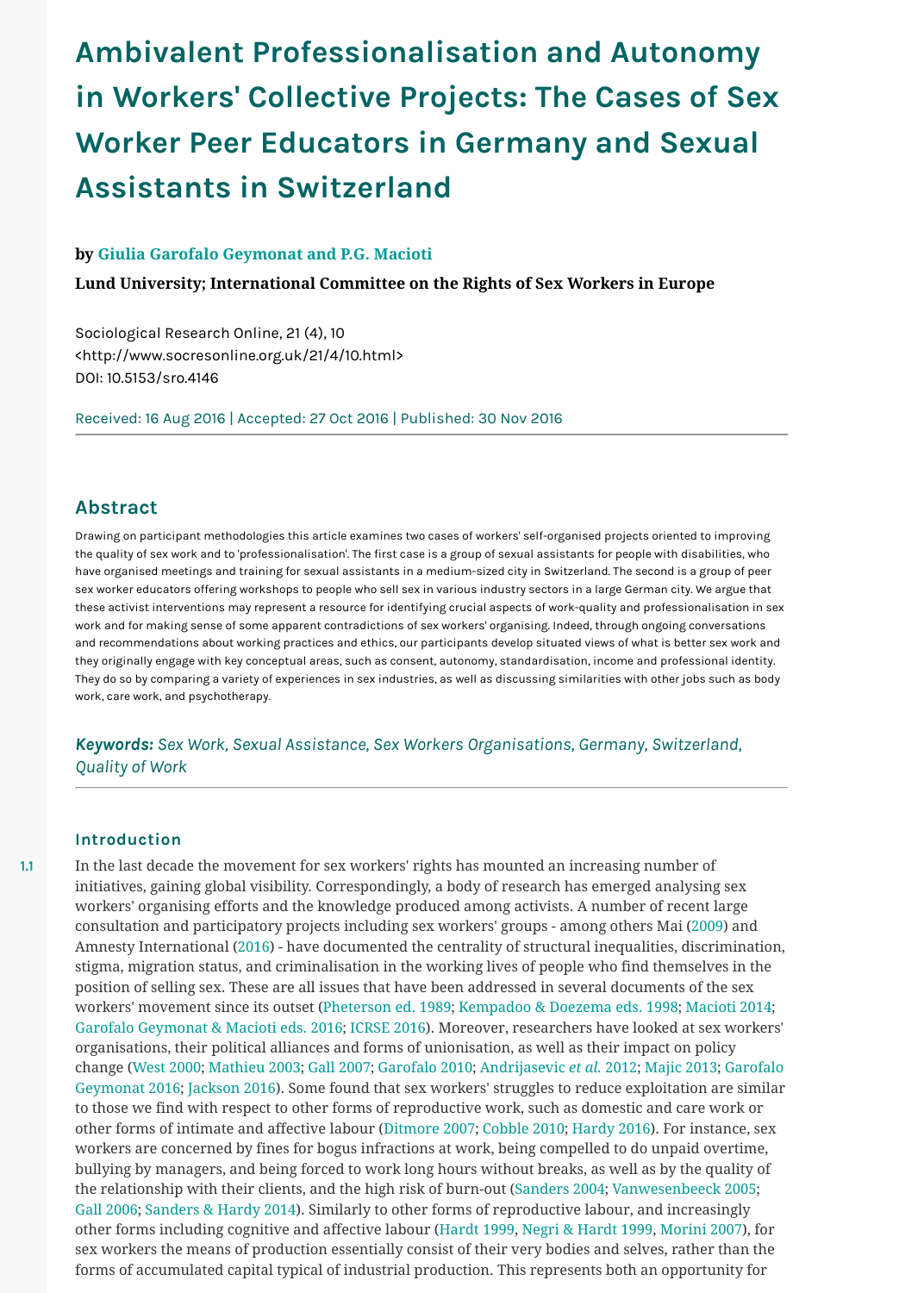unusual spaces of workers' autonomy from capital and the state, and simultaneously a limit to the possibilities for worker organising. Indeed, in the contemporary European context, a growing precarious and 'feminised' labour force is increasingly characterised by dynamics of strategic individualism, self[disciplining, and immediate competition between \(the bodies of\) workers and groups of workers \(Morini](http://www.socresonline.org.uk/21/4/10.html#morini2007) 2007). In addition to these elements, sex work remains highly stigmatised if not illegal in contemporary Europe, and a large part of the labour force is constituted by migrants without papers, which calls for specific forms of organising, and thinking, resistance and quality of work and life (Caradonna interviewed in [Brekke 2008](http://www.socresonline.org.uk/21/4/10.html#brekke2008)).

- **1.2** In this scenario, little attention has been paid to what might, at least provisionally, be called the 'professionalising' side of the sex workers' movement. By this we mean all those projects that proactively elaborate and spread better working practices in the sex industry, and in particular those that do so through direct actions of knowledge-sharing put into place by sex workers for other sex workers. These kinds of self-organised initiatives have become more visible in the last decade in a number of European countries, such as Spain, France, Britain, Germany, and Switzerland. Often – if not always – they start off from pre-existing sex workers' organisations and then develop independently. Such is the case of the x:talk project in Britain, a sex worker-led workers' cooperative providing English classes and other training to sex workers in London. [X:talk](http://www.xtalkproject.net/) exists autonomously of the International Union of Sex Workers, from which it developed in 2004. Other projects range from two-hour workshops on how to use BDSM professionally through how to deal with stigma, clients, managers, or taxes, to one-day workshops on how to decide if sex work is for you and how to do it. These kinds of projects have been multiplying, often offered for free, sometimes for a fee, and mostly with little or no public or charity funds. The reasons for these developments in contemporary Europe deserve separate exploration. In particular, it would be interesting to see whether they can be connected to the accelerated erosion of informal space for knowledge-transmission over the last twenty years, possibly related to the increased precariousness of working conditions in the industry, greater mobility, and the radical fragmentation of the sex work labour force, divided into numerous different ethnic and national groups, often speaking different languages ([Agustin 2007](http://www.socresonline.org.uk/21/4/10.html#agustin2007); [Tampep 2009;](http://www.socresonline.org.uk/21/4/10.html#tampep2009) [Andrijasevic 2013;](http://www.socresonline.org.uk/21/4/10.html#andrijasevic2013) [Cruz 2013](http://www.socresonline.org.uk/21/4/10.html#cruz2013)). The relatively recent development of collective workers' knowledge may on the other hand also be related to the long-term consequences of laws that have either directly or indirectly criminalised sex workers or discouraged sex workers from working together and from exchanging information about work. Indeed, these are all activities that may [be criminalised as 'pimping' or 'facilitating' prostitution or trafficking \(C](http://www.socresonline.org.uk/21/4/10.html#pitcher2014)[rowhurst](http://www.socresonline.org.uk/21/4/10.html#crowhurst2012) *et al.* 2012; Pitcher & Wijers 2014).
- **1.3** In such a context, we think these self-organised groups may represent a source of innovative knowledge on the quality of work in sex work, especially when a participant methodology is applied. In fact, participation is a requirement even of being able to access these projects, which otherwise remain closed to researchers. Moreover, participation in the collective process is crucial in order to give justice to the particular knowledge produced within these projects, and develop a position of ethical accountability vis-à-vis the collectives. Indeed, when they gather away from abolitionist and prohibition pressures, sex workers and sexual assistants appear to produce a very original understanding of their activities, slightly different from the various versions of 'sex work is just like any other job' that they may prefer to present in public. Within protected collectives, sex workers and sexual assistants may feel less pushed to defend their work and 'look happy about it' [\(Caradonna 2016](http://www.socresonline.org.uk/21/4/10.html#caradonna2016)), and may take the time to talk through the particular mobilisation of the self and the body involved in sex work and sexual assistance, address the particular forms that exploitation may take therein, and even cultivate their collective imagination around what sex work and sexual assistance could, or should, look like in a better world.
- **1.4** We choose to call these 'professionalising' projects, because they appear to propose forms of collective guidelines elaborated by sex workers as a category of workers, in a way that builds on and develops their professionality and suggests how sex work functions as – and can be understood as – a profession. However, we will place inverted commas around the expression 'professionalising', since, as we will show, other aspects traditionally connected to professionalisation are very contested within the groups we studied. Indeed, in the paper we argue that sex workers' self-organised 'professionalising' today in Europe may interrogate the ways in which professionalisation, quality of work, and workers' organising are understood as being linked to the monopoly on specialised knowledge, control of entry into the occupation, the building of a professional identity, as well as standard working rules, collectively [negotiated contracts, and full-time employment as an ideal \(W](http://www.socresonline.org.uk/21/4/10.html#mu?oz2012)[itz 1990](http://www.socresonline.org.uk/21/4/10.html#witz1990)[; G](http://www.socresonline.org.uk/21/4/10.html#mu?oz2012)[all 200](http://www.socresonline.org.uk/21/4/10.html#gall2006)[6; Muñoz de Bustillo](http://www.socresonline.org.uk/21/4/10.html#mu?oz2012) *et al.* 2012).
- **1.5** In the following section of the article, we first discuss the methodology we used, and then we introduce the two case studies and their social and legal contexts. In part three, we look at the concrete work they engage in, and start investigating the ways in which they collectively think and promote what is 'good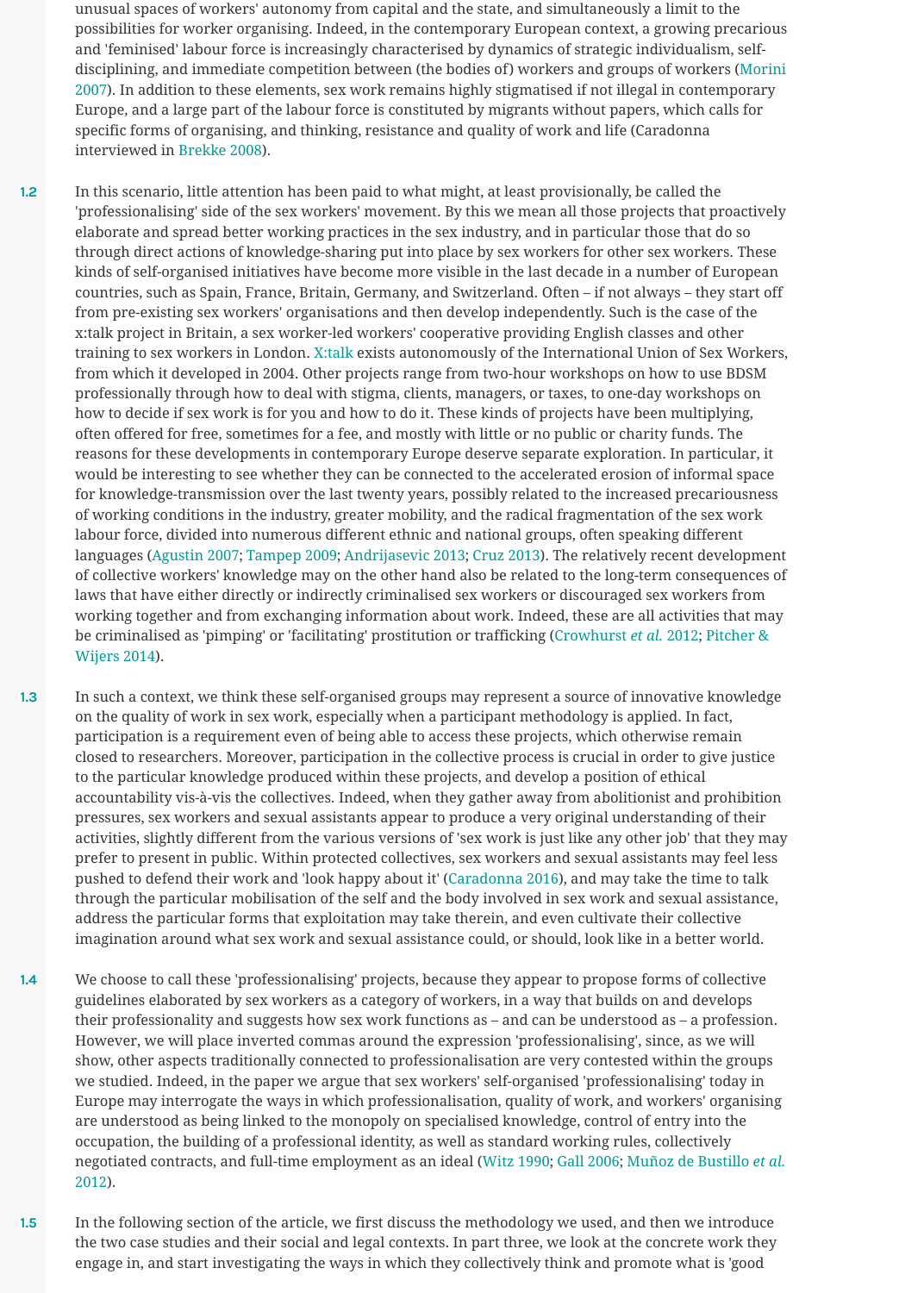sex work', i.e. a good quality of sex work. It is interesting to see how across very different contexts in the industry, our participants engage in similar ways with two conceptual areas, namely autonomy and consent. These are crucial to the debate on sex work, and work at large. Partly in response to laws and public discourse that tend to denigrate sex workers - who are seen as 'selling out' their autonomy - and to rigidly separate them into those who are always already unable to consent (the 'real victims') and the others (the 'real whores'), the work of our collectives points to a view of good working (and living) conditions that puts at the centre autonomy and consent as processes that are never accomplished and always need to be struggled for. Furthermore, our participants associate good working (and living) conditions with other areas of the debate on the quality of work: working rules or standards, income, and (professional) identity. However, while these areas are usually associated with security at work and success as a professional, our participants treat them with extreme caution, as if they were 'traps' to be avoided when working as sex workers or sexual assistants.

## **Methodology**

- **2.1** The present article stems from a collaborative project on the quality of work in the sex industry, which the authors began in 2015. The materials used herein have been collected within the framework of other research projects each of us has been conducting with the organisations under study. We both use ethnography, in other words embedded participant observation, as our research method. Ethnography is a particularly productive method in the study of social movements [\(Plows 2008](http://www.socresonline.org.uk/21/4/10.html#plows2008)), for 'the essence of this approach is to view events through the perspective of the people being studied' [\(Bouma & Atkinson 1995](http://www.socresonline.org.uk/21/4/10.html#bouma1995): 207), and because it allows participants to frame issues on their own terms. This is particularly relevant for a social sphere such as the sex industry, dominated by an ideology which positions prostitution as completely different from other forms of labour or sex, and that does not recognise sex workers as experts in their own experiences, whether negative or positive.
- **2.2** Self-organised, 'professionalising' projects in contemporary Europe are often sex-worker only spaces, open only to close allies. Indeed, to do participant observation with Sophie and BodyUnity was only possible because we are both activists in this field, and have been for the past fifteen years in different contexts in Europe. We have both been immersed in our fields and in their activist practices for the last three years. In particular, PG Macioti has worked for the organisation that hosts the SOPHIE project and participated in a large number of workshops (about 40 per cent), and organisational and skills development meetings and training sessions (about 80 per cent) over the span of three years (around 250 hours). Giulia Garofalo Geymonat was able to participate in all the training sessions arranged by the organisation BodyUnity over the span of one and a half years (a total of 150 hours) and conducted formal complementary interviews with the course trainers and key members. We both regularly took notes following the numerous face-to-face informal meetings with participants, and we have translated into English the quotes included in the article.
- **2.3** As activist researchers we each occupy an uneasy space that challenges the insider/outsider division that [has attracted the attention of feminist scholarship \(](http://www.socresonline.org.uk/21/4/10.html#naples2003)[Maxey 1999](http://www.socresonline.org.uk/21/4/10.html#maxey1999)[;G](http://www.socresonline.org.uk/21/4/10.html#naples2003)[atenby & Humphries 200](http://www.socresonline.org.uk/21/4/10.html#gatenby2000)[0; Naples](http://www.socresonline.org.uk/21/4/10.html#naples2003) 2003). Our closeness and entanglement with our fields produce unique access to the contradictions of doing sex work. Simultaneously, we experience numerous moments of ethical trouble and unease connected to the processes that we are initiating, translating activist knowledge into academia. While our practice as activists allows us to remain accountable to our activist friends and colleagues, we also know that translation processes can never be controllable, are always already unfaithful (Haraway [1988\), and at least partly respond to our need for self-accumulation as 'sex work experts' and 'sex w](http://www.socresonline.org.uk/21/4/10.html#haraway1988)ork researchers' ([Bournot-Trites & Belanger 2005](http://www.socresonline.org.uk/21/4/10.html#bournot-trites2005); [Dewey & Zheng 2013](http://www.socresonline.org.uk/21/4/10.html#dewey2013)).
- **2.4** In practice, we maintain ongoing communications with members of these organisations about our research, including feedback and, where possible, public or group presentations. Interestingly - and this may well represent one of our moments of unease - members of both organisations have expressed a desire that we use the organisations' real names in our research outputs. We take this request as a sign of trust, and we know that this also indicates the need for publicity for a type of work that often goes unseen in research and the media. However, as academics, we are aware that being activist researchers cannot be seen as a guarantee against ethical problems. Our research results are published and thus available for anybody to reinterpret in ways which may damage the organisations beyond their – or, for that matter, our -- reach or ability to respond. Moreover, in this article we produce an analysis which may at some stage not be welcome among parts of the organisations concerned, and could cause internal conflicts. Therefore, in order to protect our participants and our collaboration with them, we have chosen to anonymise the material.

#### **The Case Studies: Sophie and Bodyunity**

**2.5** Sophie and BodyUnity, the two projects this research draws upon, are based in Germany and Switzerland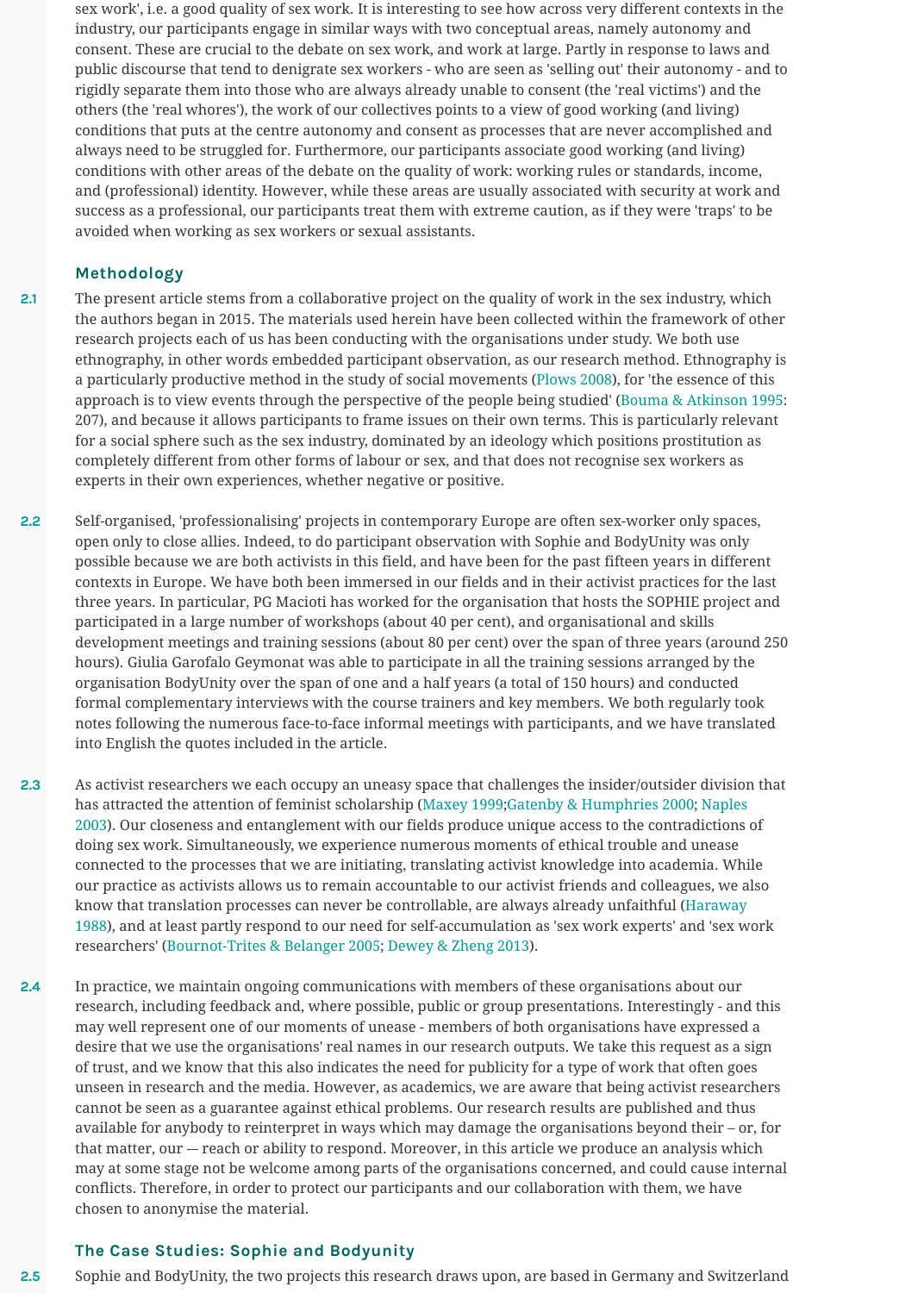respectively. In both countries, prostitution is regulated by special laws that have introduced forms of legalisation. These laws frame sex work as a form of work, and sex workers are treated as workers, in that they have to pay taxes and – at least in principle – enjoy some of the rights and protections associated with other forms of work, such as pensions and health insurance. In Switzerland prostitution is a tolerated activity based on economic freedom, with third party organising and soliciting decriminalised in 1992, although the 1942 Penal Code provides for Cantons to write their own specific regulations on sex work. In Germany, prostitution has been a legal activity since 1943. However, it was deemed 'immoral', and there were regulations limiting it to defined areas ('zoning') and imposing mandatory medical testing on sex workers. The immorality of prostitution and the medical tests were abolished in 2001 (law ProstG 2001, [BJF 2001\)](http://www.socresonline.org.uk/21/4/10.html#bjf2001), but the Federal states are still free to impose 'zoning' or other forms of regulations.

- **2.6** Moreover, these two countries display a relatively strong tradition of sex worker organising, including regular interventions in media and political platforms. In Switzerland, [ProCoRe](http://www.sexwork.ch/) is a well-established network that connects individuals and about twenty organisations promoting sex workers' rights all over the country. Germany has a strong history of local sex workers' support and lobbying organisations, such as Hydra e.V. in Berlin ([http://www.hydra-berlin.de](http://www.hydra-berlin.de/)) and Dona Carmen e.V. in Frankfurt [\(http://www.donacarmen.de\)](http://www.donacarmen.de/). In 2013 the national professional association for erotic and sexual services was founded [\(http://berufsverband-sexarbeit.de\)](http://berufsverband-sexarbeit.de/). These groups have been crucial both in improving and in criticising laws regarding prostitution. In particular, they have challenged current reforms on account of the exclusion-effect they produce against certain categories of workers, in particular migrants, who are subject to lasting forms of institutional discrimination. For instance, this operates through the compulsory requirement for sex workers to register. Such a requirement is present in Switzerland, where workers have to register with the police in several Cantons including Geneva and Zurich, and it [has recently been reintroduced in Germany with the 2016 reform \(A Diverse Group of Berlin-based Sex](http://www.socresonline.org.uk/21/4/10.html#a2016) Workers 2016; [Bmffsj 2016](http://www.socresonline.org.uk/21/4/10.html#bmffsj2016); [Doljinsek 2016](http://www.socresonline.org.uk/21/4/10.html#doljinsek2016)).
- **2.7** The Sophie project organises workshops in a large German city reaching out to workers of different ethnicities, nationalities, migration statuses, classes and gender identities working in different sectors, such as streets, bars, flats and brothels. It also provides one-to-one peer counselling to people who are considering working as sex workers or who want to move between different sectors of the sex industry. Sophie is connected to and funded through an established organisation that provides support, advice and counselling to sex workers. In a way, Sophie may be seen as part of a tradition of outreach projects established across Europe from the 1990s onward in order to offer health, legal, and counselling services to a hard-to-reach population, oriented towards 'harm-reduction' and offered in a 'low threshold' way. (see [TAMPEP](http://www.tampep.eu/)) Initially driven by sex workers themselves, these projects, developed in reaction to the HIV/AIDS pandemic, became increasingly institutionalised. However, they remain structurally underfunded and subject to political and ideological attacks made by those who believe that supporting sex workers de facto equals promoting prostitution. Sophie represents a partial exception in this context, in that it is a sex worker-led collective education project.
- **2.8** The peer educators (from here onward 'the peers') do regular outreach to workplaces to promote their workshops and to make themselves known to workers and owners or other staff. Workshops may take place in German, Spanish, Romanian, Bulgarian, English and Thai, and the participants are usually a mix of German, non-EU and EU migrants. The conversations span a large variety of topics, including experiences of migration, the legal situation, how to deal with clients, relationships and societal stigma, knowing one's boundaries, how to work more safely, train in different areas of the industry such as BDSM, how to get support to change jobs completely, and many more. There is no predetermined agenda: the peers tend to adapt to the composition of the workers involved, and may spend the workshop talking about just one of these topics. At the end, information about existing support organisations is given, contacts are exchanged, and access to social events and networks is provided.
- **2.9** BodyUnity is an organisation of sexual assistants for people with disabilities that organises peer supervisions (called 'inter-visions') for sexual assistants, as well as training for becoming a sexual assistant. The last decade has seen an increase in public interest and academic debate on the subject of how sex-related services may or may not facilitate disabled people's access to sexuality ([De Boer 2015](http://www.socresonline.org.uk/21/4/10.html#de2015); [Garofalo Geymonat 2014b](http://www.socresonline.org.uk/21/4/10.html#garofalo2014b); [Kulick & Rydström 2015;](http://www.socresonline.org.uk/21/4/10.html#kulick2015) [Fritsch](http://www.socresonline.org.uk/21/4/10.html#fritsch2016) *et al.* 2016). In Europe arguably the strongest role in this change has been played by new and vocal grassroots organisations, usually driven by disabled activists, in countries such as France, Switzerland, Belgium, Spain, Italy, and Hungary. In some instances they have claimed a space of recognition from regional or national legislators (see for instance [European Platform for Sexual Assistance\)](http://www.epseas.eu/). BodyUnity sees itself as part of this larger international 'movement', and in fact includes members from four different European countries. However, BodyUnity is somewhat different in that it is an organisation created by sexual assistants for sexual assistants,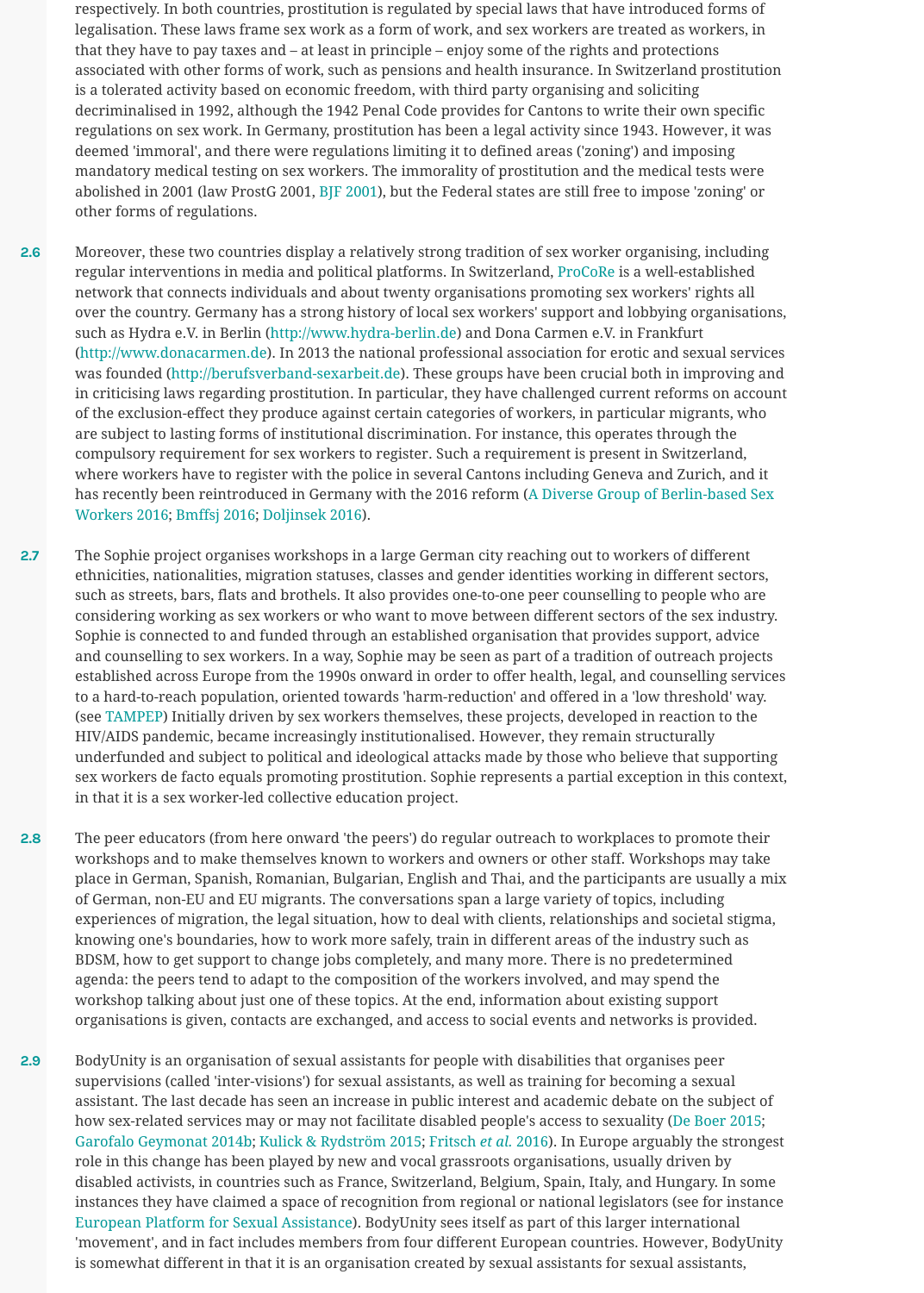primarily to support each other.

- **2.10** Sexual assistants at BodyUnity explicitly discuss what kind of practices might improve the relationship quality, communication and intimacy with clients with disabilities. For example, there is a shared understanding that sessions be no shorter than one hour, a period of time that is considered the minimum for practicing a good relationship with a disabled client. Moreover, before starting the assistance itself, members recommend a 'preliminary meeting' – a non-sexual encounter, ideally in person or on Skype, allowing the potential client and the assistant to see each other and discuss their expectations and boundaries, and subsequently to decide whether they want to initiate the assistance. Moreover, the trainees are trained to relate to the client's team of personal assistants and family carers.
- **2.11** Interestingly, BodyUnity members tend to embrace a discourse of reciprocity with the clients, including around aspects of pleasure. Key activists in the field go so far as thinking that sexual assistants should be able to experience sexual pleasure and even orgasms with their clients. Obviously this question is very contested. In any case, issues of intimacy, pleasure, boundaries, and power (im)balances are at the centre of the collective training and inter-vision sessions organised by BodyUnity.
- **2.12** There are major differences between the two organisations and the people involved in them, in particular as regards working practices and their participants' socio-economic positions, access to resources, and alternative income-generating activities. The members of BodyUnity are mostly in their 40s or 50s, women and men from different countries but all of them of European nationality, and in their very large majority white. Most of them work or are retired from care professions such as nursing, social work, or body work such as massage, and some also practice or have practiced 'ordinary sex work'. In addition to a strong ethical motivation with regards to disability and socio-sexual inclusion, sexual assistance is seen by most participants as a good way to add an extra income to their often precarious economic situation.
- **2.13** Conversely, participants in the Sophie workshops constitute a much more diverse group, with different national and educational backgrounds, migration statuses and language skills. They are aged from 18 to over 70, the majority of them between their early 20s and mid 40s. Some of them have other occupations, but many live solely off sex work. The majority are independent, but some are in relationships of control and exploitation, often with their partners.
- **2.14** The organisations differ in terms of third-party involvement and their relationship to the public authorities. Indeed, in the case of the Sophie project, we are dealing with practices that are affected by the actions of tax authorities and police, including raids, fines, and even arrest and deportation for some. On the other hand, sexual assistance is largely ignored by the authorities, even though in principle it remains regulated, and therefore threatened, by the same prostitution law.
- **2.15** In sum, the Sophie project works to improve working conditions at the margins of a complex and developed sex industry where a section of the workers experience serious forms of exploitation and control from third parties, as well as repression from the public authorities. BodyUnity, conversely, deals with a small market niche where third party exploitation is not an issue, state intervention is very limited, and members can take the time collectively to imagine what respectful non-exploitative forms of paid sexual service would look like. However, even across these very different contexts these collectives share some similar areas of concern, analysis, and recommendation. In particular, insofar as they devote their attention to issues of autonomy and consent.

## **Autonomy as a Process**

**3.1** BodyUnity was born out of a larger and older organisation, Sex&Love, for reasons which may well be relevant to the present paper. Several participants reported that when they were part of Sex&Love they felt that the group supervision sessions for sexual assistants were becoming invasive discussions, in which the supervisors – who were educators in the field of sexuality and disability – ended up exerting forms of control and discipline, trying to impose what the sexual assistants should or should not do with their clients, whom they should accept as clients, and so on. As one of the participants told Giulia, this was not only tiring, but also dangerous in an activity in which 'the relationship with clients is, and should remain, personal and personalised'. As an another assistant put it 'each assistant must remain free to find their own very particular limits with *that* particular person they have in front of them at *that* particular moment'. According to the founding members of BodyUnity, this was one of the main reasons for creating an organisation that would allocate central roles to those who can better understand the questions of boundaries, intimacy and consent, because they themselves have experience of sexual assistance - and that is why other kinds of members, including disabled activists, therapists and sexologists, have only limited power of decision within BodyUnity.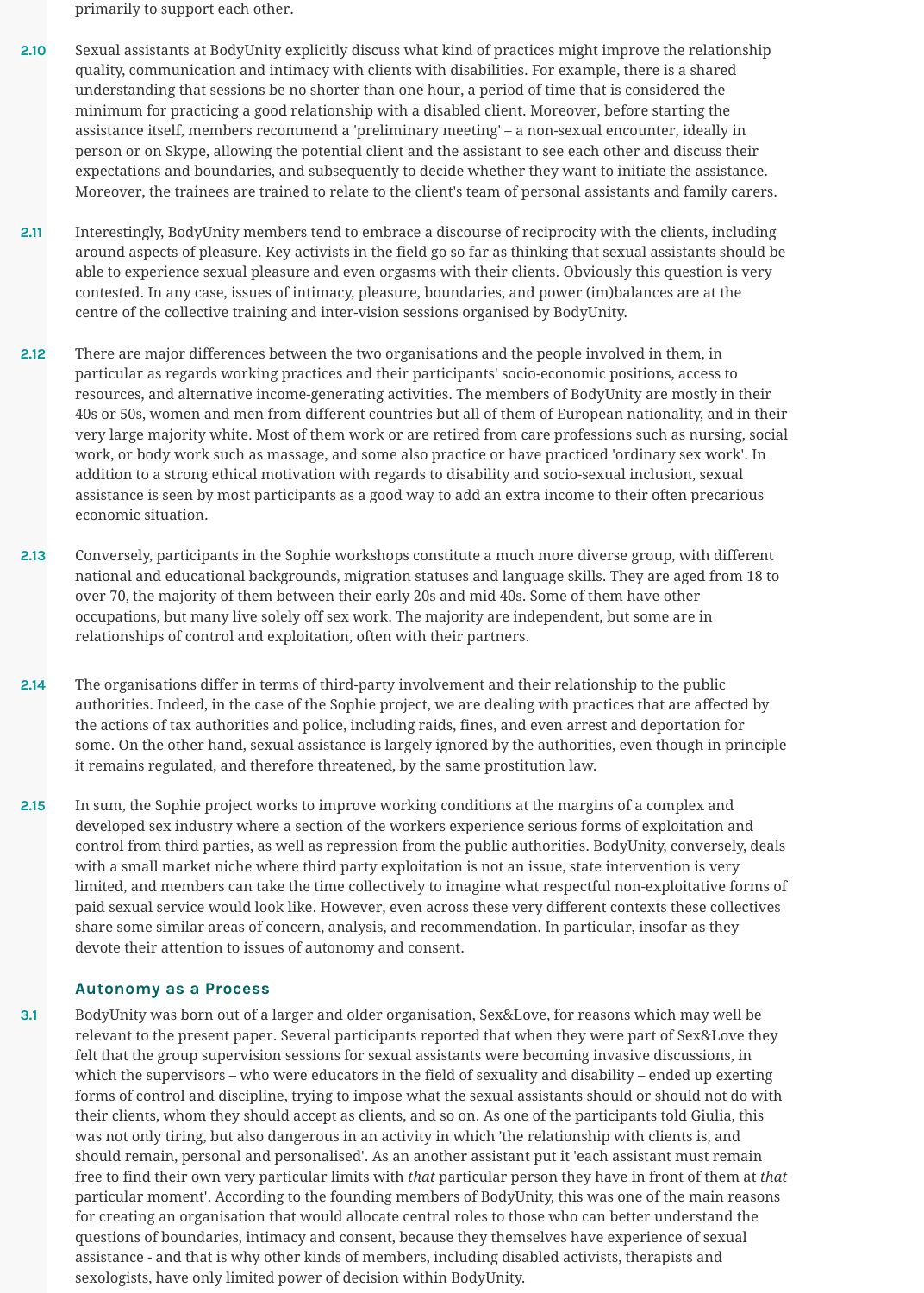- **3.2** The organisation is completely non-profit and self-funded through memberships and training fees. Members do not look for public funding, apparently mainly because they fear that this could create further forms of intrusion, control and stigmatisation from the public authorities. For example, one participant reported that 'they might want to impose norms of what is a 'good and just sexuality', or who is suitable or not suitable to offer a service or indeed receive it'. Another fear of depending on public funding is that it would somehow imply exposing the sexual assistants' real identities. The anonymity of BodyUnity members is indeed a priority for the organisation. Stigmatisation, discrimination, and violence are strong here, as evidenced by a negative episode reported to Giulia by a member who exposed herself in the media and was subsequently followed home by an unknown man.
- **3.3** Each of the peers at the Sophie project speaks several languages and, as a group, the peers have deep knowledge of several cultures, sex industries, and legal systems, and regularly attend specific training in topics such as diversity, sexual health or counselling. Their experience of sex work spans from working in brothels, escort agencies, streets, night clubs, web cams and BDSM. Most of them are migrants, and some have been through experiences of heavy exploitation and trafficking. However, when talking about their project, the peers insist that they are not 'experts' or any more knowledgeable than other sex workers. They define Sophie as a 'horizontal collective educative work', using the terms 'critical' and 'radical pedagogy' [\(Freire 1951](http://www.socresonline.org.uk/21/4/10.html#freire1951); [Rancière 1998\)](http://www.socresonline.org.uk/21/4/10.html#ranciere1998) to refer to the sharing of their experience of sex work and stigma. Crucially, as one of the peers put it, 'what makes the difference is that we have the opportunity to collectively reflect upon our own experiences'.
- **3.4** In the German context, this approach emerges in opposition to a top-down model in which the state defines itself as the expert in the field. In particular, Sophie is very critical of the new prostitution law [\(Bmffsj 2016](http://www.socresonline.org.uk/21/4/10.html#bmffsj2016)), which introduces a form of mandatory 'medical briefing' that sex workers are asked to undergo with a (not yet defined) state authority, every two years (or every six months for those who are under 21) in order to get legally registered. In this process, experts without direct knowledge of sex work will decide who is able to 'willingly' work as a sex worker, and who is a victim of trafficking and cannot be allowed to work legally. This procedure, according to one of the peers, 'will inevitably discriminate migrant sex workers and all those who do not wish to get registered because of the fear of being exposed'. The Sophie project instead focuses on facilitating dialogue and exchange among sex workers, focusing on the options that sex workers actually have. It avoids suggesting that there is, as the same peer sharply put it, 'one way to do sex work, one way to migrate, one way to love one's family, one way to be emancipated'.

## **Beyond Consent**

- **4.1** In order to access the training organised by BodyUnity, candidates needed to overcome a very complex selection process, including proving that they had no criminal records related to sexuality, providing a letter of motivation and CV, and being interviewed. After that, a selected group took part in a weekend in which trainers could observe the group dynamics. In the meantime, the candidates had the time to make their decision on whether to start the training or not. Only after a month was the final group created. Certainly, these are all elements which should be analysed in terms of the consequences they have in reproducing particular characteristics among sexual assistants. Members of BodyUnity are overwhelmingly white, have a European nationality, and are from middle or lower-middle class backgrounds. A minority of them have a disability. Most of them identify with their 'being sexually a little crazy' as one put it - non-monogamous, BDSM, swingers, with disabled or same-sex partners.
- **4.2** However, BodyUnity do not see this complex selection process as a matter of wanting to exclude certain categories of people. Indeed, at least in principle, the group recognises the need to be more inclusive of social diversity. Crucially, the organisers of BodyUnity state that there might be very competent sexual assistants who are not trained, and that the training and the membership to BodyUnity is essentially a community to rely on. Also, along with other groups in Europe, their goal is to eventually spread what they see as better practices among all those who engage in sexual assistance, whether they are trained members of the organisation or not.
- **4.3** Through the interviews it became clear that the selection is instead understood in relation to the need to promote a substantial and ongoing process of consent formation. Consent emerged in a number of interviews, including with regard to age - 'it might be better to be a bit older in order to be more in touch with what you want' said one of the trainers explaining why they tend to prefer trainees above the age of 30 - or in commenting on the importance of being 'out' to one's intimate partners or friends - 'for they may help you keep up your level of consciousness' said the same member. The theme of 'consciousness' also recurred when discussing relationships with clients. References to 'consciousness' or the 'balance' of the relationship often appeared to be ways of talking about issues of dependence and power relations. In discussing these topics members often use comparisons with other professions like psychotherapy, care,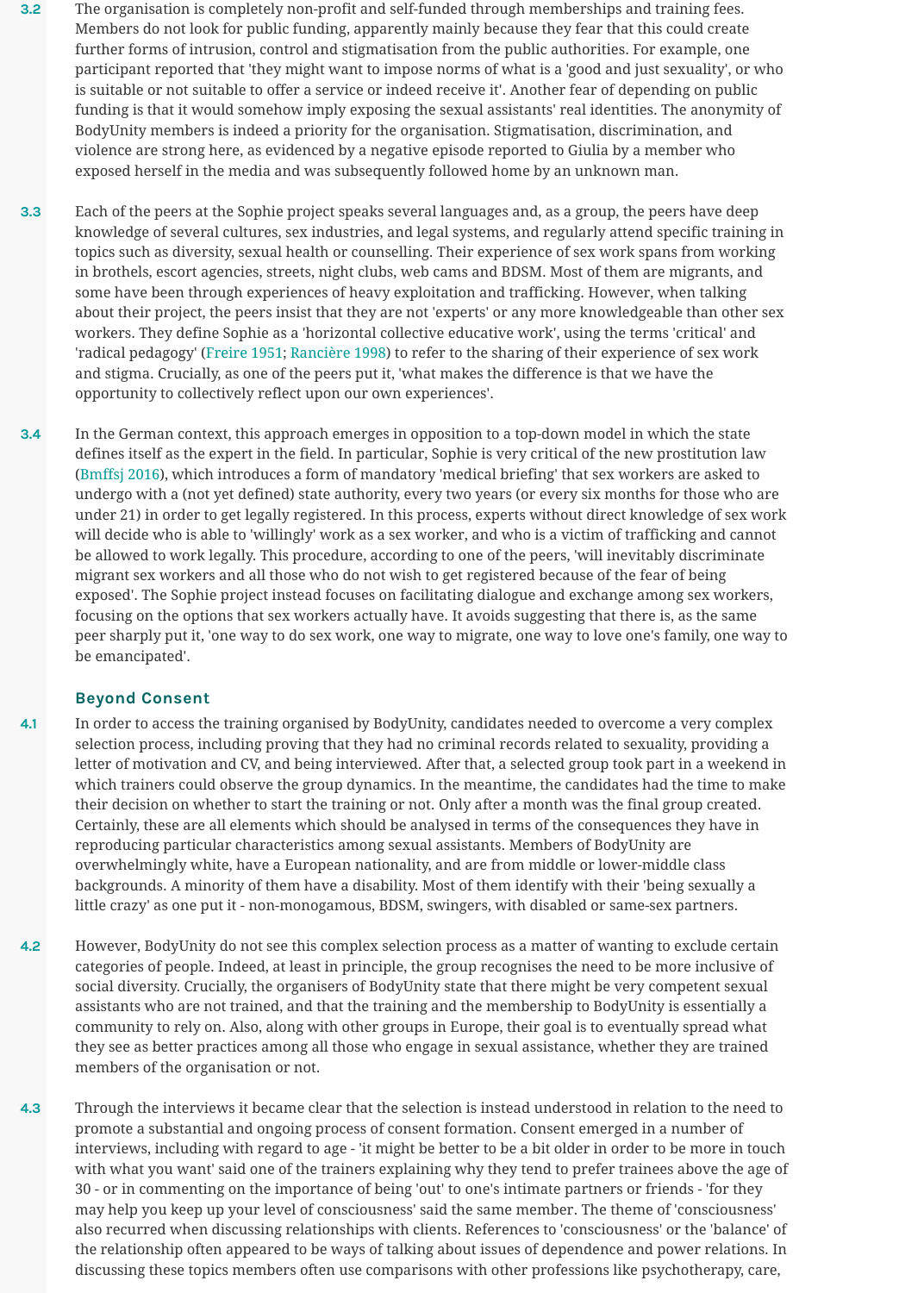and 'ordinary sex work' – professions that they insist are different from sexual assistance, but at the same time close enough to be considered in the elaboration of good practices. For instance, payment for sexual assistance is seen not only as recognition of the labour involved, but also, as in psychotherapy, a specific element useful for framing the relationship between assistant and client. It establishes a clear distance, but also simultaneously allows for more closeness thanks to a clear framework that does not leave the client with feelings such as emotional debt or the assistant with guilt for not having provided enough.

- **4.4** According to BodyUnity members the price should therefore be a clear one, not too low but also not too high, because raising prices could become a way of taking advantage of clients who are often in a situation of vulnerability and emotional dependence. On the other hand, this reflection on economics and dependence also extends to the worker: the dominant discourse in the group is that sexual assistants should not become entirely dependent on sexual assistance, so that they can still say no to a potential or existing client and refer them to someone else. Indeed, in the selection process for the training, BodyUnity also includes a requirement that the candidates have some other source of income, which is typically another job, which may be 'ordinary sex work'.
- **4.5** Interestingly, during the Sophie workshops, participants often engage in conversation about 'consent', 'choice', or, as many would have it, 'wanting or not wanting' to work as sex workers. The discussion generally involves the need for money, and the need to balance this with the conditions under which the money is made, as it is well illustrated by this sentence by a workshop participant:

Sure I must work, every one must work, not just me. You must, she must. I don't want to work in the factory anymore, so I try other things. But if I want to work as a prostitute it does not mean I want to do anything, or work anywhere.

**4.6** With the words of one of the peers:

> In all jobs it is undesirable to do something against your will just because you need the money. But in sex work probably more so. We would always advise a sex worker not to do something they don't want to do, even if they have agreed to do it. Rather than saying yes once and for all, it is important to interrogate oneself constantly, and to have the possibility of saying no to a client whenever you feel that way, at the cost of losing income.

- **4.7** So a lot of the Sophie project's discourse and activities are about knowing your boundaries, setting them in advance, and constantly monitoring them and how you feel about the work. The peer workshops bear witness to the great diversity and unequal resource-access among participants, as well as the subjective and relative nature of their needs and desires. As such, discussing boundaries and consent may mean very different things to different people. For instance, it can mean exploring what parts of the job are preferable for each participant and trying to see whether they can adjust or change their work accordingly in order to be less stressed or burned out by it, for instance by moving from a brothel to independent work, changing venue or section of the branch. It can mean looking for ways of saving more money, working less, or recruiting reliable regular clients who pay better. It can mean talking about ways to end third parties' abuse or exploitation by sharing own successful escape or liberation stories. It can also mean promoting people's access to jobs other than sex work, and having more independence within the industry. The aim appears always to be maximising income and minimising uncomfortable or exploitative relations.
- **4.8** Crucially, the peers insist that good sex work does not only mean sex work practiced by those who are not financially dependent on it. As one of the peers said on one occasion:

What is money if you have no self-respect and no health? I know this wealthy escort girl who could live off her family money, freaking out about ever saying no to a job, and really burning out. And you have this other single mother with only sex work as an income who is so selective and would rather work less than fuck herself over […]

**4.9** The peers, on the other other hand, avoid suggesting that the attitude of the individual sex worker is what makes all the difference to a good form of sex work. This is well illustrated by this quote by one of the peers:

> I do do some clients when I don't feel like it sometimes, it does not always work this 'listen to your guts' thing. I try not to be hard on myself though. When I do things that I could avoid, I remind myself that I really needed that money, that is why I did it, and not cause I am bad at caring for myself. Who always feels like going in to work? Then I feel a bit better.

**4.10** Rather, along with the workshop participants, the peers appear collectively to point to a model of better working (and living) conditions, in which workers try to manage and respect their boundaries as they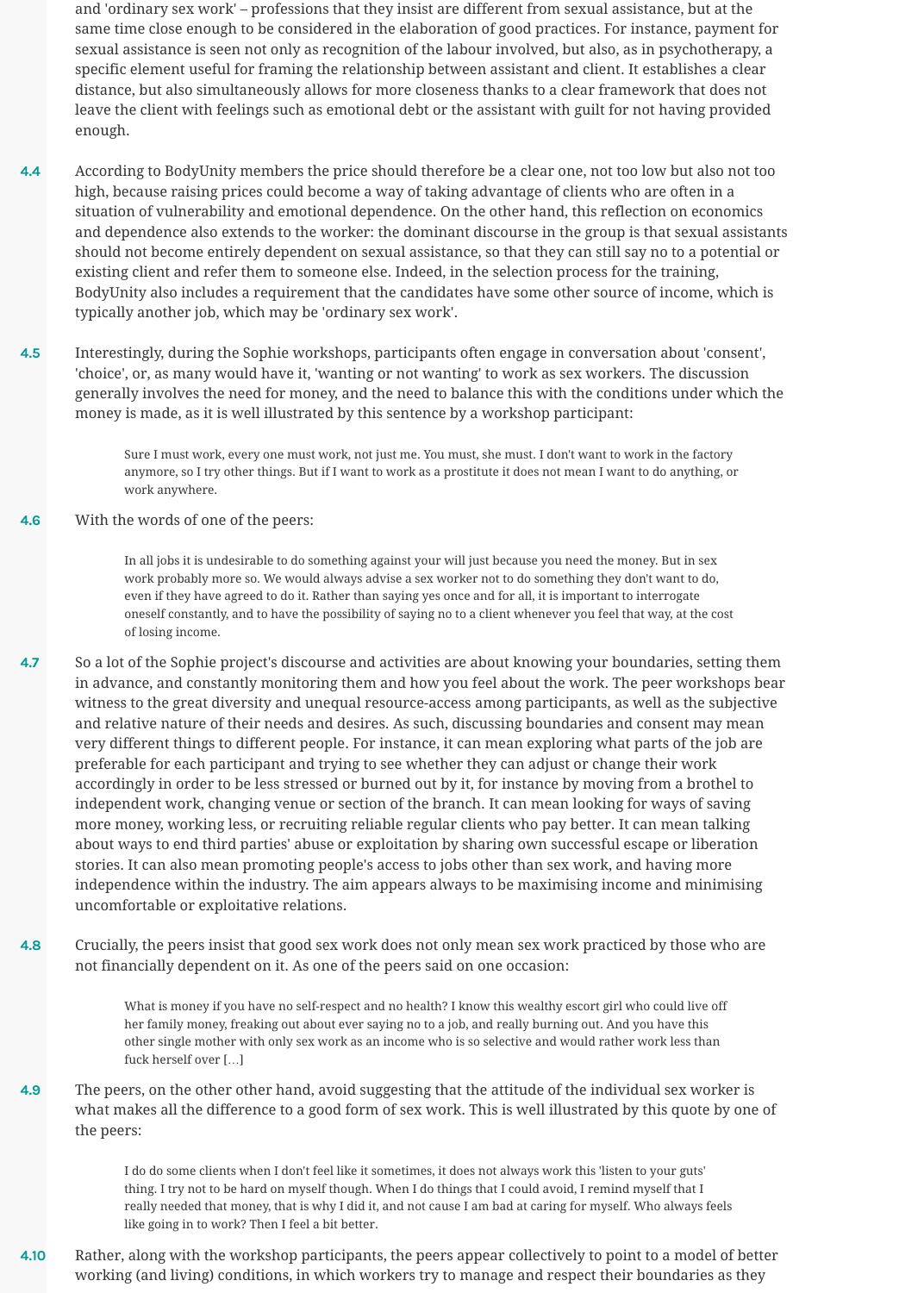change the material constraints they face. Therefore 'professionalisation' in this context may be identified as the space of getting less financially dependent on sex work, including through other forms of sex work, and simultaneously maintaining the highest possible level of control over when and what to do with whom in sex work.

**4.11** Both in the context of Sophie and in the context of BodyUnity, autonomy and consent therefore emerge not as fixed points in which one finds or does not find oneself, but rather as dynamics of change that are experienced at the individual level and that can be promoted through peer collectives.

### **The Three Traps**

**5.1** As they address issues related to the quality of work and life, consent and autonomy, our participants also engage with some of the questions that are traditional in the field of quality of work and professionalisation, namely working standards or rules, income ('money') and (professional) identity. However, while these areas are usually associated to secure work and successful professionalisation, our participants treat them with extreme caution, and seem to rather perceive them as 'traps' to be avoided in order to be happier, and do a better job, as a sex worker or sexual assistant.

#### *The trap of rules*

- **5.2** First of all, across the two collectives there appears to be a strong sense that there should be no rules on how to do sex work imposed by anyone else - whether it is managers, doctors, public authorities, or even other sex workers. In fact, these sex providers show a particularly strong attachment to setting their own rules at the individual level, and being able to have these rules respected while also being able to change them at any time.
- **5.3** During the workshops at the Sophie project there are a lot of conversations regarding what to do when a client gets pushy about a certain sexual act or about a certain form of emotional or relational engagement that the sex worker is not prepared to offer. Sophie project participants share tips on how best to maintain a space of calm and focused negotiation and renegotiation at all times in order to be able to say no if suddenly something does not feel right - possibly without losing clients and the good contact with them.
- **5.4** A large part of the training sessions at BodyUnity appear in one way or another to involve – including through mediation or body awareness – exercises relating to how to remain, as the participants themselves would say, 'present in the moment' of the encounter with the client, 'checking in' with one's own boundaries and following them continuously. This is also one of the reasons why BodyUnity advises their members against giving a detailed description of their sessions to their clients beforehand, instead limiting the specification of their 'contract' to a certain amount of time, and then clarifying what general boundaries they have with all clients.
- **5.5** This approach certainly is in line with the need to protect oneself and prevent discomfort, client violence and burn-out, whose importance studies about the risks connected to sex, body and intimate work have indicated ([Vanwesenbeeck 2005](http://www.socresonline.org.uk/21/4/10.html#vanwesenbeeck2005); [Sanders 2004, 2005](http://www.socresonline.org.uk/21/4/10.html#sanders2004); [Wolkowitz et al. 2012\)](http://www.socresonline.org.uk/21/4/10.html#wolkowitz2012). Simultaneously, many sex workers and sexual assistants in these collectives also seem to see this working philosophy – keep your own rules and feel free to change them if they feel wrong – as a positive and constructive way to do better sex work and make more money. Staying in touch with oneself, elaborating one's own rules and limits yet allowing oneself to be surprised or change one's mind in between are discussed as making it more likely that one can create good contact with the clients. It increases their pleasure and fun, but also one's own pleasure and fun, and therefore provides for a better sex service. As one Sophie project peer put it:

It is not about having orgasms. It is also not about never having them either because it's just work. If you enjoy any work you do – it's better! It does not mean you *have to* enjoy it though. The more relaxed you are, the more open about what may be enjoyable, the less stressed about 'having to enjoy' and the least machinelike you act, the better I think. For you, for the client and for your pockets!

#### *The trap of money*

**5.6** A second recurrent theme appears to be that of how much time and energy it is best to dedicate to sex work or sexual assistance, and in turn how much one should depend on income from sex work and sexual assistance. In particular participants from both groups appear to be particularly aware of the fact that it is better not to become a full-time sex worker or sexual assistant or to make it one's exclusive income-generating activity on a stable basis. Indeed in the case of the sexual assistants at BodyUnity, this translates into a requirement in the selection process for the training course, stipulating that the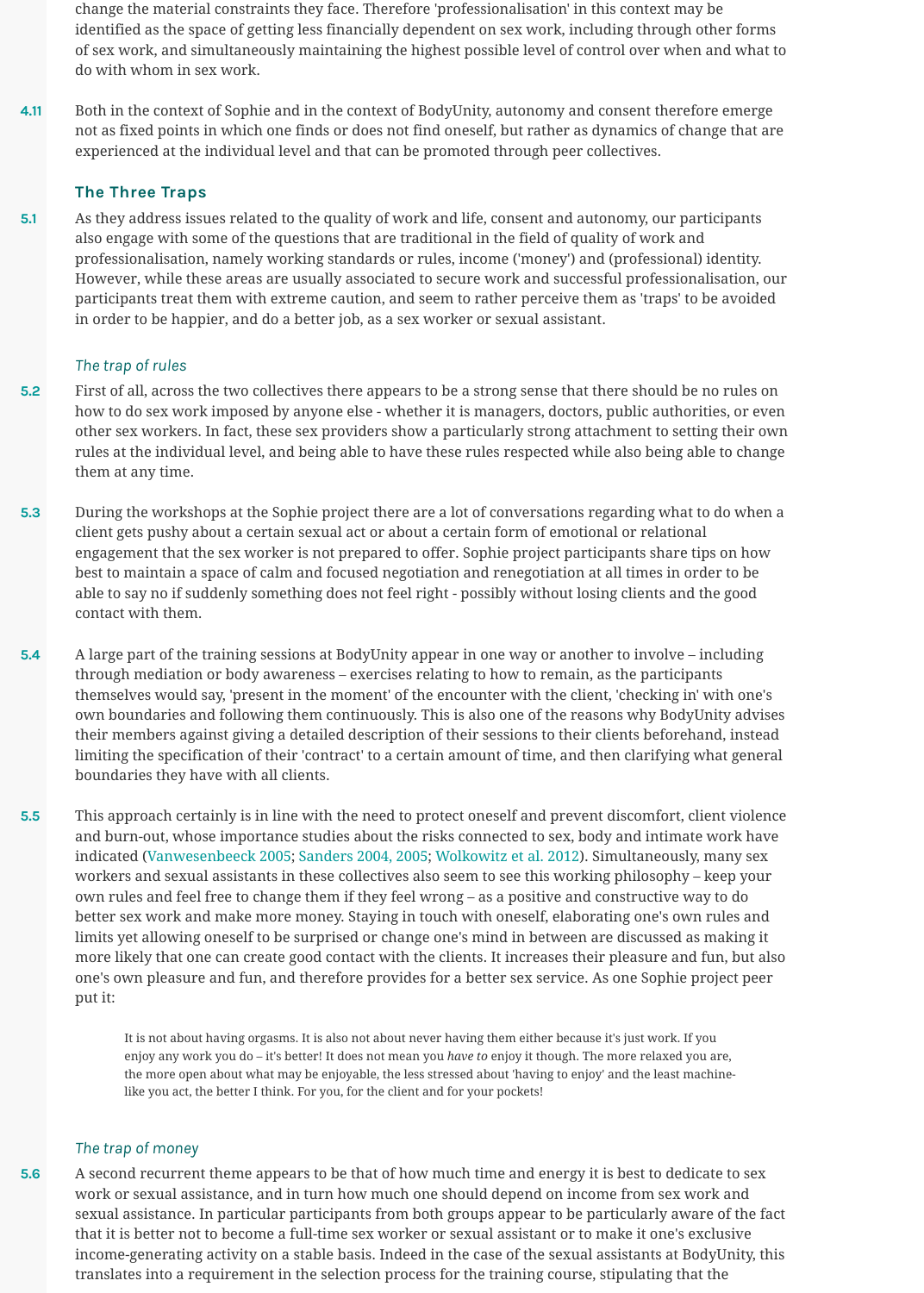candidate must also have another job or source of income. Even though it is clear that for some individuals conditions may later change – and indeed for some sexual assistants they have changed – this requirement serves to indicate that sexual assistance should ideally be one among several activities. Moreover, some sexual assistants get worried when they are overly economically dependent on one particular client. It is not rare to hear this kind of worry: What would happen if I wanted to stop seeing this client tomorrow, if they needed to stop, or even if they died?

**5.7** These concerns about not relying too much or for too long on sex-work money were shared by some of the sex workers involved in Sophie workshops. Furthermore, participants in the Sophie workshops are at times supported in finding ideas for other jobs or training courses. This appears to be substantially different from an insistence on leaving sex work, which we find in the many 'exit projects' offered to sex workers across Europe and beyond. Indeed, Sophie project participants often seem to care less about leaving the industry altogether – although that may happen, too – than being able to combine sex work with other forms of labour, so as to be more independent within sex work. As one of the participants in Sophie project workshops put it: 'Personally, I would love to keep doing this, maybe even after I can open my own shop, I could do it for just one or two days a week'.

## *The trap of identity*

**5.8** Finally, a third aspect recurring across the groups has to do with one's professional identity, and its management. Participants from Sophie and from BodyUnity invest a lot of their collective energies discussing self-esteem, trying collectively to counter the stigmatisation they experience from people, institutions, and the media. In this sense, the possibility of accessing a community of colleagues that is not controlled by others – as in the case of workshops, peer 'inter-visions' and training – is generally experienced by participants from both projects as making a remarkable difference to their wellbeing. One of the participants at BodyUnity says:

> When I don't see you guys for a long time, I lose the sense of who I am, and what I am doing here. I feel so recharged after the meetings!

**5.9** A lot of the conversations within both groups focus on internalised shame and positive representations of sex work and sexual assistance as valuable, socially-useful activities, and so on. As a participant in a Sophie workshop puts it:

> Are you proud of being a sex worker? Me, I am proud of what I do, and how I do it, at least almost all the time… People out there don't realise how important we are, how many people we support and listen to, in a different world we would be called heroes, not spat upon!

**5.10** At the same time one of the main areas of concern and of advice is how to work in ways that do not expose one's real identity, as well as 'who to tell or not to tell' that one is a sex worker or sexual assistant. As we have seen, both organisations strongly oppose any kind of forced 'coming out' or public registration. Stories circulate of 'being 'outed' to family, to friends, partners, or coworkers in other jobs. These are stories full of consequences, in terms of unhappiness, discrimination, and break-ups. For some of the sex workers involved in the Sophie workshops, and for BodyUnity's sexual assistants, talking to the media might also be an option, while initiating legal actions may sometimes expose one's real identity. The discourse within both groups seems to maintain a safety-first approach to media disclosure, and they instead tend to share experiences that suggest extreme carefulness. These are the words of one of Sophie workshop participants:

> I was just excited about doing it, it was just the start, and I was not thinking too much about the consequences, the journalist was alright, so I said it in an interview for public TV in my country, and oh god, I really wish I hadn't - I have lost friends and still fear more damage for it.

**5.11** The aspect of protection from the effects of stigma after professional disclosure is ambivalent. Some members of both Sophie and BodyUnity who speak publicly as sex workers or sexual assistants consider their ability to escape the difficulty of leading a double life to be an advantaged position. Yet they are also aware of the strong and difficult implications this can have in their lives and therefore tend not to preach being out as something central to good working and living conditions - and, in fact, not even for a good model of activism.

## *Making sense of contradictions*

**5.12** Looking at the areas of shared reflection and recommendations that we have identified as the three 'traps', we may well be struck by a certain ambivalence. What kind of projects strengthening workers and professionals would advise against fully embracing one's professional identity, while advocating trying to avoid working full-time, always working in other jobs too, and trying to refuse any rule on how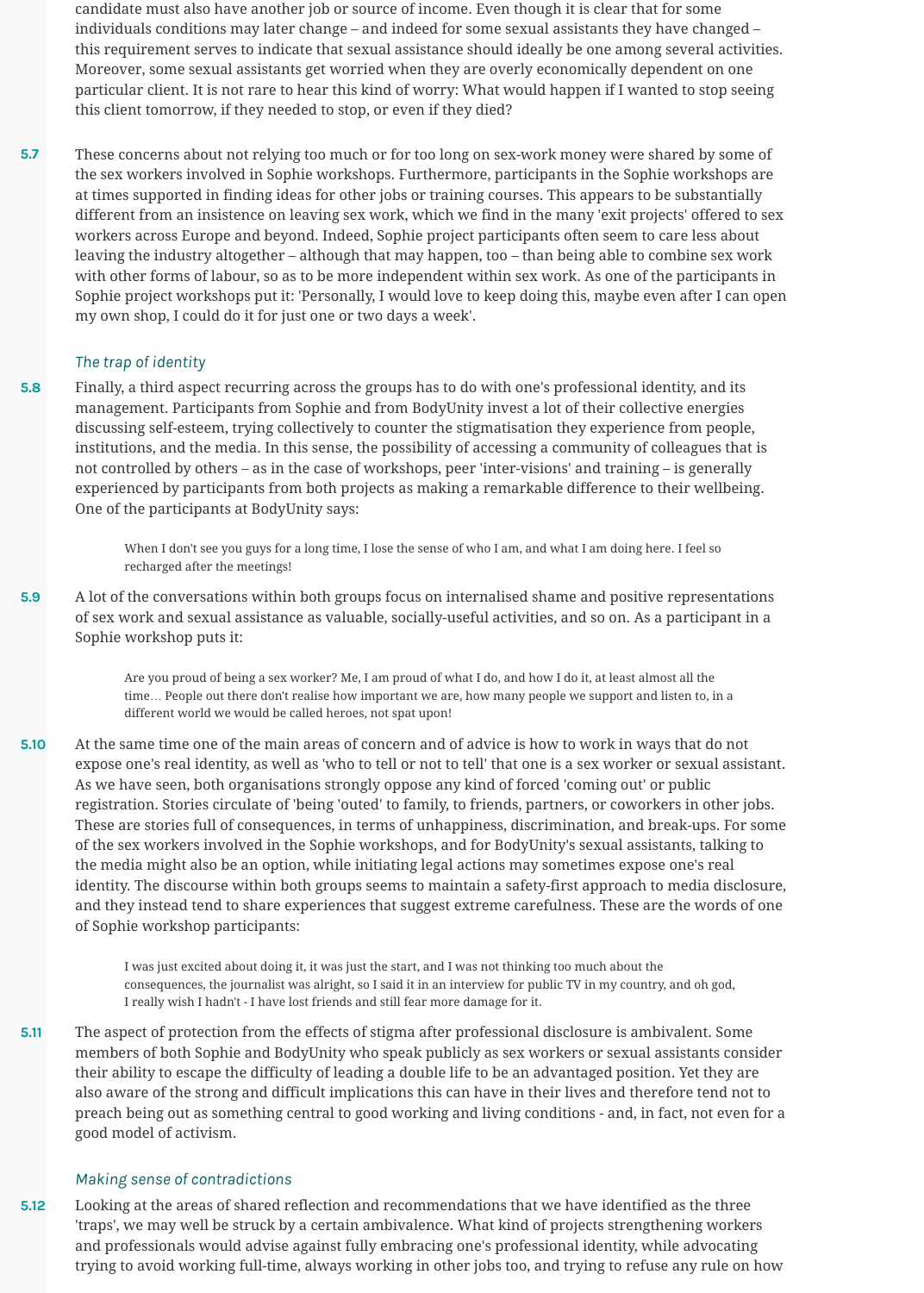to work? These messages do not seem very oriented to professionalisation or unionisation, within a standard perspective. For some, these elements may contribute to a reading that dismisses sex workers' organisations as individualistic or ultra-liberal: sex workers and sexual assistants ask for the right to do sex work or sexual assistance and state that they choose this work, but then they are not ready to follow any rules or to accept any responsibility towards their clients, they evade public controls and want to remain hidden. While some sex workers may, indeed, feel individualistic, ultra-liberal, or even antisocial, this interpretation does not help us when we are trying to understand collective organisations such as Sophie and BodyUnity, whose work is based on a strong political and ethical view of society and justice. How, then, can we make sense of these areas of collective reflection as a part of the knowledge and actions produced by these organisations?

- **5.13** Partly, these contradictions may only look like contradictions from the perspective of other, different, mainstream kinds of labour, typically concerning, in contemporary Europe, only a mostly white, straight, male, non-migrant minority of subjects whose income-producing activities or employment are legitimate, socially valued, and do not involve engagement of relational and identity resources, or risks connected to stigmatisation, violence and criminalisation. Sex work and sexual assistance is instead largely the work of young, ethnicised people, queers, migrants and women, who have little economic opportunities and social and economic rights, a high mobility rate, and may engage in sex work occasionally, for short periods of time, out of emergency, along with several other income-making activities, family duties and 'sexuo-economic relationships' [\(Tabet 1991](http://www.socresonline.org.uk/21/4/10.html#tabet1991)) at different points in time or simultaneously [\(Garofalo Geymonat 2014a](http://www.socresonline.org.uk/21/4/10.html#garofalo2014a)). For these groups of people, these elements of 'good work', professionalisation - and the models of welfare, citizenship and unionisation to which they correspond have hardly ever been relevant, and are even less so in the contemporary context of austerity and antimigrant policies prevalent across Europe. Even in contexts in which sex work is legal, the many forms of stigmatisation, discrimination and criminalisation that sex workers and sexual assistants experience may explain their reluctance to embrace employment and public rules or a full professional identity, or indeed to invest in sex work as a full-time career.
- **5.14** Moreover, our participants show a sophisticated understanding of the mobilisation of the self and the body involved in sex work and sexual assistance, which makes it particularly hard to standardise the service and separate it from one's person. This particular mobilisation has been extensively been theorised by scholars of sexual, intimate, body and risky labour [\(Sanders 2004, 2005](http://www.socresonline.org.uk/21/4/10.html#sanders2004); [Bernstein 2007,](http://www.socresonline.org.uk/21/4/10.html#bernstein2007) [Boris & Salazar Parreñas 2010](http://www.socresonline.org.uk/21/4/10.html#boris2010), [Lever & Dolnick 2010](http://www.socresonline.org.uk/21/4/10.html#lever2010)). As one the participants in a Sophie workshop put it:

It is a very delicate affair, because you touch people, and get touched, in very special ways. Sex is very personal, you can never really become like a machine, can you?

**5.15** Among others, Julia O'Connell Davidson has usefully discussed how, behind the rhetoric of 'sex work as any other work', in fact sex workers do not really want to be recognised as 'sellers of fully commodifiable labour/services like other workers' [\(O'Connell Davidson 2014](http://www.socresonline.org.uk/21/4/10.html#oconnell2014): 522). Such an approach gives conceptual confirmation to some of the main statements produced by the sex workers' movement in Europe in the last decade. Texts such as the highly exemplary Sex Workers in Europe Manifesto [\(2005\)](http://www.socresonline.org.uk/21/4/10.html#icrse2005) point to the fact that sex workers collectively demand their freedom to determine the conditions under which they conduct sex work, and refuse both employers' and the state's intrusion into the determination of their profession.

> The fact that sex becomes work does not remove our right to have control over who we have sex with or the sexual services we provide or the condition under which we provide those services. We demand the right to say no to any client or any service requested. Managers must not be allowed to determine the services we provide or the conditions under which we provide them – whether we are employees or 'self-employed'. [\(ICRSE 2005](http://www.socresonline.org.uk/21/4/10.html#icrse2005))

- **5.16** These demands are to a certain extent contradictory for a workers' movement. However, the radical refusal of wage labour, union mediation, and the insistence in creating direct forms of self-organised labour outside of the control of the state and capital is something that is recurrent in the history of the labour movement. In fact, the collective practices, demands and recommendations of sex providers could be usefully read together with the experiences of other movements of workers, such as the Workerist Autonomist movement in Italy [\(Virno & Hardt eds. 1996\)](http://www.socresonline.org.uk/21/4/10.html#virno1996), which have also developed similar approaches implying dis-identification from work and a lack of confidence in collective agreements.
- **5.17** Our materials may be seen as adding to the debates on sex work, quality of sex work, and sex workers' unionisation, from a perspective of concrete collective organising and thinking. Interestingly, our participants produce peer counter-rules, shared recommendations, and collective spaces that are oriented not only to protecting themselves from exploitation, and avoiding damage to their own selves,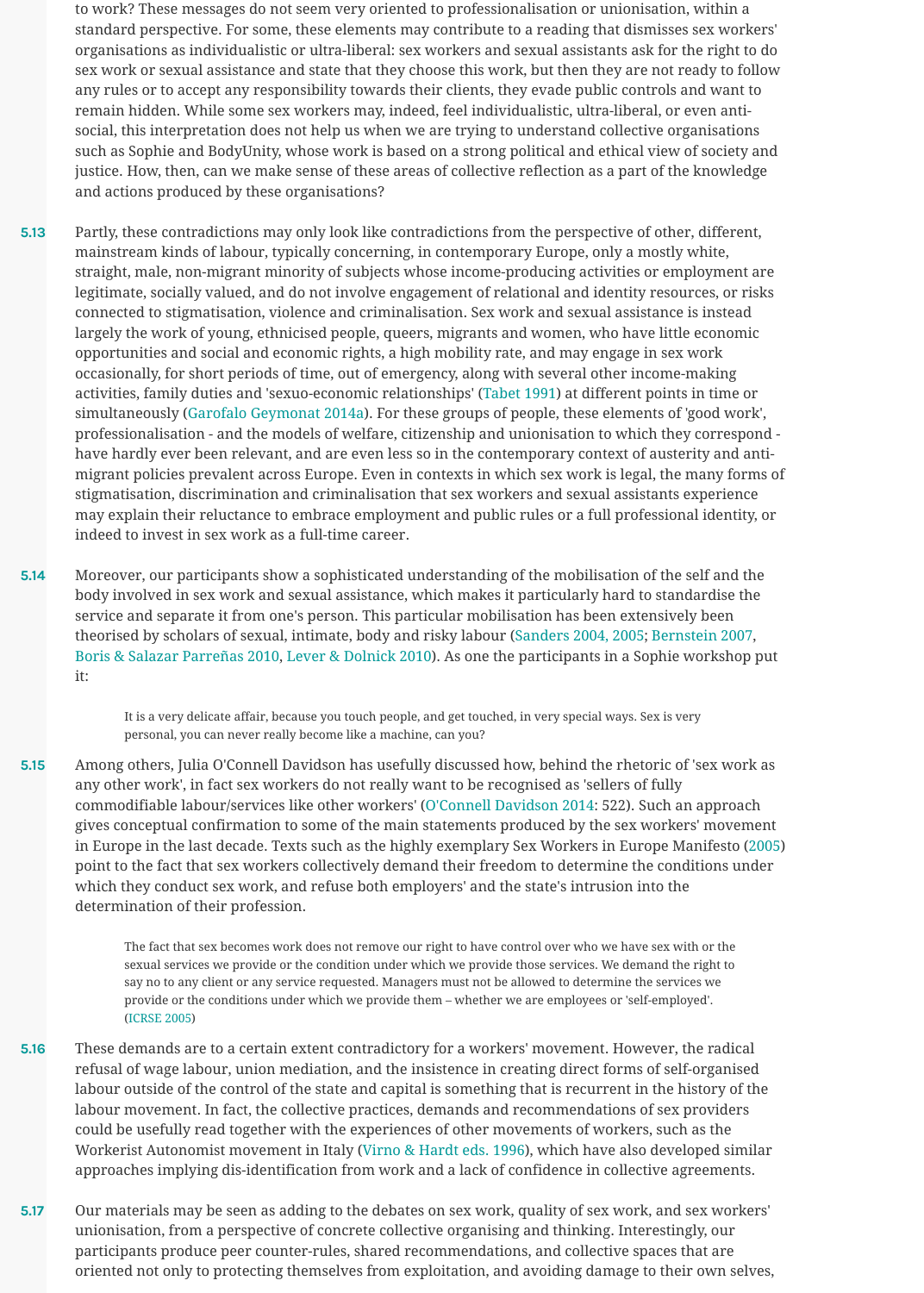but also to maximising their chances of having fun and allowing for ways of experiencing pleasure at work. In other words, they appear to delineate a constructive approach to 'good sex work' and 'good sexual assistance' which may imply an increase in workers' income and better working practices, but ultimately tends to the recognition that quality of life and quality of work are inseparable. The only acceptable rule, in this scenario, becomes the freedom to set and break one's rules, and to remain present to oneself at all points. In other words, the freedom to be happy.

## **Conclusion**

- **6.1** In spite of an increasingly vast literature on sex work as work, studies on the quality of work currently remain underdeveloped. One of the reasons might be that sex workers and sex work activists may feel suspicious of a field of studies which may run the risk of objectifying and standardising sex work experiences, therefore challenging sex workers' autonomy and increasing processes of workers' alienation and exploitation. However, simultaneously, a number of experiences of workers' collective action in current Europe demonstrate a concrete engagement with themes connected to work and life quality – for instance through peer workshops, training for workers, or recommended practices. Our paper has shown ways in which this field may benefit from an engagement with these projects, which in turn requires that researchers (and vice versa activists) take the risk of occupying the uneasy position of being at the same time researcher and activist. Being simultaneously outsiders and insiders allowed us to explore some of the most contradictory 'professionalising' aspects of two self-organised projects, one of peer sex worker educators in Germany, and one of sexual assistants in Switzerland. Indeed, these aspects may not look 'professionalising' in the classic sense of the word, and indeed they run against working and service standardisation, collective contracts, professional identity, and full time employment. However, these classic elements of 'good work' are primarily built around forms of work, groups of workers, and models of welfare, that have hardly ever been relevant for the people - largely women, queers and ethnicised people - engaging in sex work, and still less so in the contemporary context of neoliberal austerity and reduced migrants' rights across Europe. These projects are 'professionalising' in the sense that they propose forms of collective guidelines elaborated by sex workers and sexual assistants, in a way that builds on and develops their professionality and suggests how sex work functions as – and can be understood as – a profession.
- **6.2** The gap between sex workers' and sexual assistants' collective practices and knowledge and classic ideas of 'good work' and workers' organising is particularly noticeable in countries such as Germany and Switzerland where the state offers sex workers forms of legalisation and control that are often contested by activists and refused by most workers. That is to say, our participants criticise the ways in which public authorities and discourse risk instrumentally mobilising quality of work, consent and autonomy in order to classify 'real', 'legal', 'free', 'good' sex workers (or sexual assistants) and exclude and criminalise those who are seen as 'victims' (or indeed 'perverts'). They instead appear to redefine the centrality of consent and autonomy as never-ending processes that constantly need to be struggled for both individually and collectively.
- **6.3** While our participants call for the recognition of sex work or sexual assistance as a valuable service, they remain profoundly ambivalent towards the idea of having their services 'professionalised' and regulated along the lines of other professions, and they appear to agree in refusing any rules - about how to work and who is the real good sex worker or sexual assistant - that are imposed by the state, managers, doctors, or even other sex workers and 'unions'. Also, they are wary of making it one's exclusive career and source of income. Rather, they reclaim a space of spontaneous and pleasurable connection with clients that can be interrupted only at their own discretion, indicating that a form of radical autonomy might be a good way to think about better quality of work in the sex industry.

#### **Acknowledgements**

Thanks to the COST Action IS1209 'Comparing European Prostitution Policies: Understanding Scaled and Cultures of Governance' for its financial support to our collaboration, and to the members of the ProsPol Workgroup on Economic Dimensions for their comments on earlier versions of this paper.

#### **References**

A DIVERSE GROUP OF BERLIN-BASED SEX WORKER ACTIVISTS (2016) 'German law endangers sex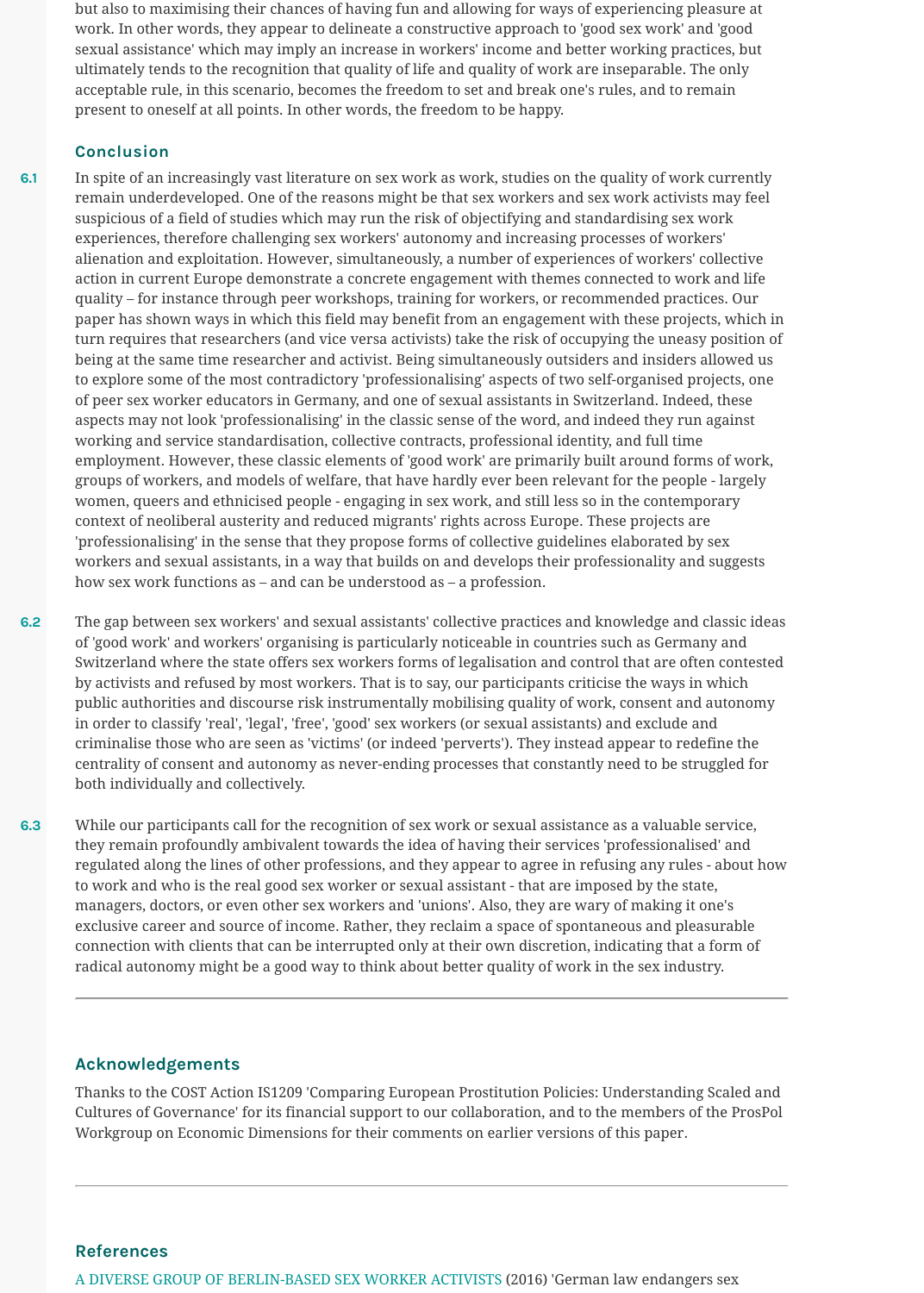workers', *Open Democracy*, 8 July 2016: https://www.opendemocracy.net/beyondslavery/diverse[group-of-berlin-based-sex-worker-activists/german-law-endangers-sex-workers.](https://www.opendemocracy.net/beyondslavery/diverse-group-of-berlin-based-sex-worker-activists/german-law-endangers-sex-workers)

- AGUSTIN, L. (2007) *Sex at the Margins: Migration, Labour Markets and the Rescue Industry*. London: Zed Books.
- AMNESTY INTERNATIONAL (2016) 'The human cost of "crushing" the market: Criminalisation of sex work in Norway': [https://www.amnesty.org/en/documents/eur36/4034/2016/en/.](https://www.amnesty.org/en/documents/eur36/4034/2016/en/)
- ANDRIJASEVIC, R., ARADAU, C., HUYSMANS, J. and SQUIRE, V. (2012) 'European citizenship unbound: Sex work, mobility, mobilisation', *Environment and Planning D: Society and Space*, Vol.30, Issue 3, p. 497-514. [\[doi:10.1068/d10210\]](https://doi.org/10.1068/d10210)
- ANDRIJASEVIC, R. (2013) 'Sex Workers and Migration, Europe' in I. Ness (ed.) *The Encyclopaedia of Global Human Migration,* Malden, MA: Wiley-Blackwell, p.1-5 [\[doi:10.1002/9781444351071.wbeghm481\]](https://doi.org/10.1002/9781444351071.wbeghm481)
- BERNSTEIN, E. (2007) *Temporarily Yours: Intimacy, Authenticity, and the Commerce of Sex*. Chicago: University of Chicago Press. [\[doi:10.7208/chicago/9780226044620.001.0001\]](https://doi.org/10.7208/chicago/9780226044620.001.0001)
- BJF (Bundesministerium der Justiz und für Verbraucherschutz) (2001) Prostitutionsgesetz: <http://www.gesetze-im-internet.de/prostg/>.
- BMFFSJ (Bundesministerium für Familie, Senioren, Frauen und Jugend) (2016) Prostituiertenschutzgesetz verabschiedet: [http://www.bmfsfj.de/BMFSFJ/Service/volltextsuche,did=226524.html.](http://www.bmfsfj.de/BMFSFJ/Service/volltextsuche,did=226524.html)
- BORIS, E. and SALAZAR PARREÑAS, R. (Eds.) (2010) *Intimate Labors. Cultures, Technologies and the Politics of Care*. Stanford: Stanford University Press.
- BOUMA, G. and ATKINSON, G. (1995) *Handbook of Social Science Research*. Oxford: Oxford University Press.
- BOURNOT-TRITES, M. and BELANGER, J. (2005) 'Ethical dilemmas facing action researchers', *Journal of Educational Thought*, Vol. 39, Issue 2, p. 197-215.
- BREKKE, J.K. (2008) 'Organising in the dark. Interviews about migrants' struggles' *Mute,* Vol.2, Issue 7 [London: OpenMute Press http://www.metamute.org/editorial/articles/organising-dark](http://www.metamute.org/editorial/articles/organising-dark-interviews-about-migrants-struggles)interviews-about-migrants-struggles.
- CARADONNA, A. (2016) 'We speak but you don't listen: Migrant sex worker organising at the border', *Open Democracy*[: https://www.opendemocracy.net/beyondslavery/sws/ava-caradonna-x-talk](https://www.opendemocracy.net/beyondslavery/sws/ava-caradonna-x-talk-project/we-speak-but-you-don-t-listen-migrant-sex-worker-organisi)project/we-speak-but-you-don-t-listen-migrant-sex-worker-organisi.
- COBBLE, D. S. (2010) More intimate unions in E. Boris and R. Salazar Parrenas (Eds.) *Intimate Labors. Cultures, Technologies and the Politics of Care*. Stanford: Stanford University Press.
- CROWHURST, I., OUTSHOORN, J. and SKILLBREI, M-L. (2012) 'Introduction: Prostitution Policies in Europe', *Sexuality Research and Social Policy,* Vol. 9, p. 187-191. [\[doi:10.1007/s13178-012-0100-7\]](https://doi.org/10.1007/s13178-012-0100-7)
- CRUZ, K. (2013) 'Unmanageable work, (un)liveable lives: The UK sex industry, labour rights and the welfare state', *Social & Legal Studies,* Vol. 22, Issue 4, p.465-488. [\[doi:10.1177/0964663913484639\]](https://doi.org/10.1177/0964663913484639)
- DE BOER, T. (2015) 'Disability and Sexual Inclusion' *Hypatia* Vol. 30, Issue 1, p. 66-81 [\[doi:10.1111/hypa.12118\]](https://doi.org/10.1111/hypa.12118)
- DEWEY, S. and ZHENG, T. (2013) *Ethical Research with Sex Workers*: Anthropological Approaches. New York: Springer.
- DITMORE, M. 2007 'In Calcutta, sex workers organize', in P. Ticineto Clough (ed.) *The Affective Turn. Theorizing the Social*, Duke University Press, Durham, p. 170-186.
- DOLJINSEK, S. (2016) 'Sex workers fight against compulsory registration and identification in Germany', *Open Democracy:* [https://www.opendemocracy.net/beyondslavery/sonja-dolinsek/sex-workers](https://www.opendemocracy.net/beyondslavery/sonja-dolinsek/sex-workers-fight-against-compulsory-registration-and-identification-in)fight-against-compulsory-registration-and-identification-in.
- FREIRE, P. (1951/2000) *Pedagogy of the Oppressed*. London: Bloomsbury Publishing.
- FRITSCH, K., HEYNEN R., ROSS A-N. & VAN DER MEULEN E. (2016) 'Disability and sex work: developing affinities through decriminalization' *Disability & Society*, Vol. 31, Issue 1, p. 84-99.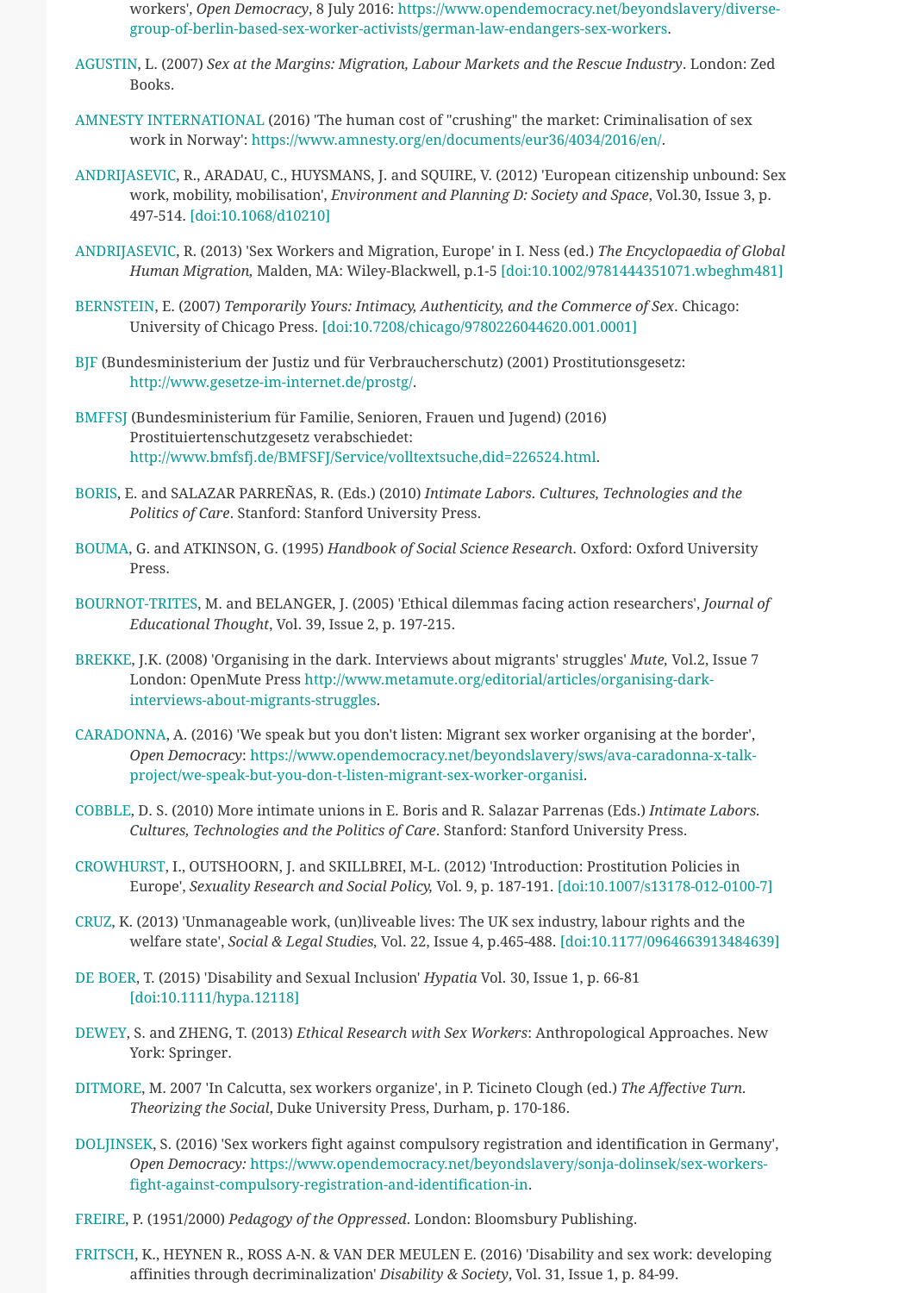[\[doi:10.1080/09687599.2016.1139488\]](https://doi.org/10.1080/09687599.2016.1139488)

- GALL, G. (2006) *Sex Worker Union Organizing: An International Study.* Basingstoke: Palgrave Macmillan.
- GALL, G. (2007) 'Sex worker unionisation: An exploratory study of emerging collective organisation', *Industrial Relations Journal,* Vol. 38, Issue 1, p. 70-88. [\[doi:10.1111/j.1468-2338.2007.00436.x\]](https://doi.org/10.1111/j.1468-2338.2007.00436.x)
- GAROFALO, G. (2010) Sex Workers' Rights Activism in Europe: Orientations from Brussels in Ditmore, M.H., A. Levy, A. Willman (Eds.) *Sex Work Matters*. New York: Zed Books, p. 221-238
- GAROFALO GEYMONAT, G. (2014a) *Vendere e comprare sesso,* Bologna: Il Mulino.
- GAROFALO GEYMONAT G. (2014b) 'Oltre il dibattito pubblico, ma non oltre la critica: pratiche di assistenza sessuale in Europa' in M. Ulivieri (ed.) *LoveAbility. L'assistenza sessuale per le persone con disabilità*. Trento: Edizioni Centro Studi Erikson, p. 99-114
- GAROFALO GEYMONAT, G. (2016) Sex work and sex workers' unionization' entry in Naples, N. (ed.) *The Wiley Blackwell Encyclopedia of Gender and Sexuality Studies*. Malden, MA: Wiley-Blackwell, p.1-5 [\[doi:10.1002/9781118663219.wbegss604\]](https://doi.org/10.1002/9781118663219.wbegss604)
- GAROFALO GEYMONAT, G. and MACIOTI, P. G. (Eds.) (2016) '*Sex workers speak: Who listens?'* BTS Short Course, London: Open Democracy.
- GATENBY, B., HUMPHRIES, M (2000) 'Feminist Participatory Action Research: Some Methodological and Ethical Issues' *Women's Studies International Forum*. Vol. 23, Issue 1, p.89-106. [\[doi:10.1016/s0277-5395\(99\)00095-3\]](https://doi.org/10.1016/s0277-5395(99)00095-3)
- HARAWAY, D. (1988) 'Situated knowledges: The science question in feminism and the privilege of partial perspectives', *Feminist Studies,* Vol. 14, Issue 3, p. 575-599. [\[doi:10.2307/3178066\]](https://doi.org/10.2307/3178066)
- HARDT, M. (1999) 'Affective Labor', *Boundary 2*, Vol. 26, Issue 2: p. 89-100
- HARDY, K. (2016) 'Uneven divestment of the State: Social reproduction and sex work in neodevelopmentalist Argentina', *Globalizations,* Vol.13, Issue 6, p. 1-14. [\[doi:10.1080/14747731.2016.1163882\]](https://doi.org/10.1080/14747731.2016.1163882)
- HARDY, K. and SANDERS, T. (2015) 'The political economy of lap dancing: Intersectional precarities and women's work in the stripping industry', *Work, Employment and Society,* Vol. 29, Issue 1, p.119- 136.
- ICRSE (International Committee on the Rights of Sex Workers in Europe) (2005) *Sex Workers in Europe Manifesto:* <http://www.sexworkeurope.org/resources/sex-workers-europe-manifesto>.
- ICRSE (International Committee on the Rights of Sex Workers in Europe) (2016) *Exploitation. Unfair Labour Arrangements and Precarious Working Conditions in the Sex Industry*: [http://www.sexworkeurope.org/sites/default/files/userfiles/files/ICRSE\\_Exploitation%20Report\\_April2016\\_04\\_final.pdf](http://www.sexworkeurope.org/sites/default/files/userfiles/files/ICRSE_Exploitation%20Report_April2016_04_final.pdf)
- JACKSON, C. (2016) 'Framing sex workers' rights: How US sex worker rights activists perceive and respond to mainstream anti-trafficking advocacy, *Sociological Perspectives,* Vol. 59, Issue 1, p. 27- 45. [\[doi:10.1177/0731121416628553\]](https://doi.org/10.1177/0731121416628553)
- KEMPADOO, K., and DOEZEMA, J. (eds.) (1998) *Global Sex Workers: Rights, Resistance and Redefinition*. New York: Routledge.
- KULICK, D.and RYDSTRÖM, J. (2015) *Loneliness and its Opposite: Sex, Disability and the Ethics of Engagement.* Duke University Press. [\[doi:10.1215/9780822375845\]](https://doi.org/10.1215/9780822375845)
- LEVER, J. and DOLNICK, D. (2010) Call girls and street prostitutes: Selling sex and intimacy in Weitzer, R. (Ed.) *Sex for Sale*. London: Routledge, p. 85-100.
- MACIOTI, P.G. (2014) 'Liberal zu sein reicht nicht aus. Eine progressive Prostitutionspolitik muss das «Hurenstigma» ebenso bekämpfen wie die Kriminalisierung von Sexarbeit'. Standpunkte 7/2014. Berlin: Rosa Luxemburg Stiftung.
- MAI, N. (2009) 'Migrant workers in the UK sex industry', ISET, London Metropolitan University: http://www.uknswp.org/wp[content/uploads/ESRC%20Sex%20Industry%20Findings%20Document%20Final.pdf.](http://www.uknswp.org/wp-content/uploads/ESRC%20Sex%20Industry%20Findings%20Document%20Final.pdf)
- MAJIC, S. (2013) *Sex Work Politics: From Protest to Service Provision*. Philadelphia: University of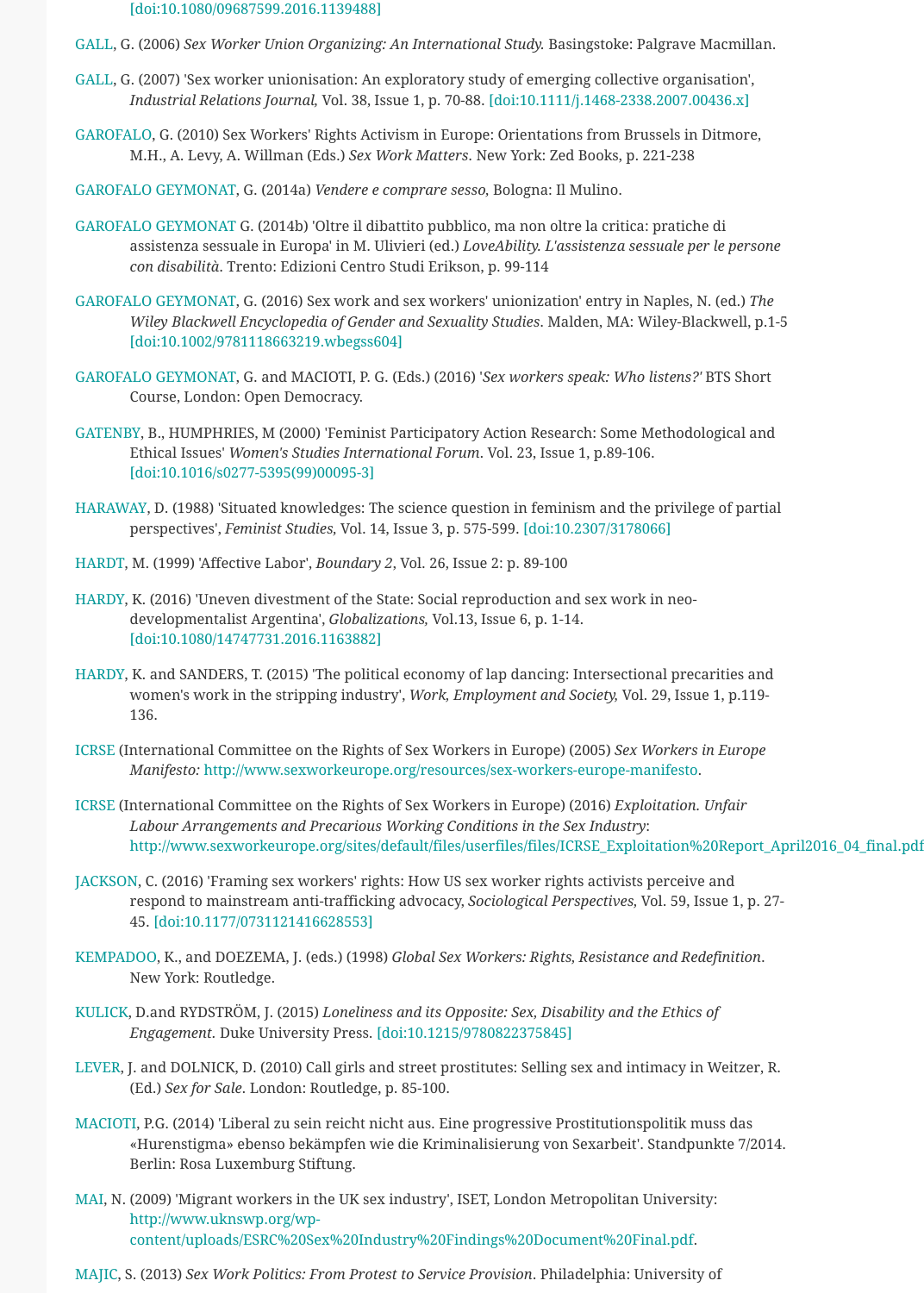Pennsylvania Press.

- MATHIEU, L. (2003) 'The emergence and uncertain outcomes of prostitutes' social movements', *European Journal of Women's Studies*, Vol. 10, Issue 1, p. 29-50. [\[doi:10.1177/1350506803010001788\]](https://doi.org/10.1177/1350506803010001788)
- MAXEY, I. (1999) 'Beyond Boundaries? Activism, Academia, Reflexivity and Research', Area. Vol.31, Issue 3, p. 199-208.
- MUÑOZ DE BUSTILLO R., FERNÁNDEZ-MACÍAS E., ESTEVE F & ANTÓN J. (2011) 'E pluribus unum? A critical survey of job quality indicators', *Socio- Economic Review*, Vol. 9, Issue 2, p. 447-475. [\[doi:10.1093/ser/mwr005\]](https://doi.org/10.1093/ser/mwr005)
- MORINI, C. (2007), 'The feminization of labour in cognitive capitalism', *Feminist Review*, Vol. 87, Issue 1, p. 40-59.
- NAPLES, N. A. (2003) *Feminism and Method: Ethnography, Discourse Analysis, and Activist Research*. New York: Routledge.
- NEGRI, A., HARDT, M. (1999) 'Value and Affect', *Boundary 2*, Vol. 26, Issue 2: p. 77-88
- O'CONNELL DAVIDSON, J. (2014) 'Let's go outside: Bodies, prostitutes, slaves and worker citizens', *Citizenship Studies,* Vol. 18, Issue 5, p. 516-532. [\[doi:10.1080/13621025.2014.923703\]](https://doi.org/10.1080/13621025.2014.923703)
- PITCHER, J. and WIJERS, M. (2014) 'The impact of different regulatory models on the labour conditions, safety and welfare of indoor-based sex workers', *Criminology and Criminal Justice,* Vol. 14, Issue 6, p. 549-564. [\[doi:10.1177/1748895814531967\]](https://doi.org/10.1177/1748895814531967)
- PHETERSON, G. (Ed.) (1989) *A Vindication of the Rights of Whores*. Seattle: Seal Press.
- PHETERSON, G. (1993) 'The whore stigma: Female dishonor and male unworthiness', *Social Text*, Vol. 37, p. 39-64. [\[doi:10.2307/466259\]](https://doi.org/10.2307/466259)
- PLOWS, A. (2008) 'Social movements and ethnographic methodologies: An analysis using case study examples', *Sociology Compass*, Vol. 2, Issue 5, p.1523-1538. [\[doi:10.1111/j.1751-9020.2008.00091.x\]](https://doi.org/10.1111/j.1751-9020.2008.00091.x)
- RANCIÈRE, J. (1991) *The ignorant schoolmaster: Five lessons in intellectual emancipation*. Stanford: Stanford University Press..
- SANDERS, T. (2005) '"It's just acting": Sex workers' strategies for capitalizing on sexuality',*Gender, Work & Organization,* Vol. 12, Issue 4, p. 319-342. [\[doi:10.1111/j.1468-0432.2005.00276.x\]](https://doi.org/10.1111/j.1468-0432.2005.00276.x)
- SANDERS, T. (2004) 'A continuum of risk? The management of health, physical and emotional risks by female sex workers', *Sociology of Health and Illness,* [Vol. 26, Issue 5, p.1-18. \[doi:10.1111/j.0141-](https://doi.org/10.1111/j.0141-9889.2004.00405.x) 9889.2004.00405.x]
- SANDERS, T. and HARDY, K. (2014) *Flexible Workers, Labour, Regulation and the Political Economy of the Stripping Industry.* London: Routledge.
- TABET, P. (1991) *'*Les dents de la prostituée: échange, négociation, choix dans les rapports économicosexuels' in Hurtig M., M. Kail, H. Rouch (eds.) *Sexe et Genre. De la hiérarchie entre les sexes,* Paris: CNRS, p. 227-244.
- TAMPEP (2009) *Sex Work in Europe. A mapping of the prostitution scene in 25 European countries*. in L. Brussa *Tampep 8 Programme,* Amsterdam: TAMPEP International Foundation [http://tampep.eu/documents/TAMPEP%202009%20European%20Mapping%20Report.pdf.](http://tampep.eu/documents/TAMPEP%202009%20European%20Mapping%20Report.pdf)
- VANWESENBEECK, I. (2005) 'Burnout amongst female indoor sex work', *Archives of Sexual Behaviour,* Vol. 34, Issue 6, p. 627-639. [\[doi:10.1007/s10508-005-7912-y\]](https://doi.org/10.1007/s10508-005-7912-y)
- VIRNO, P. , HARDT, M. (eds.) (1996) *Radical thought in Italy: A potential politics*. Minneapolis: University of Minnesota Press.
- WEST, J. (2000) 'Prostitution: Collectives and the politics of regulation', *Gender, Work and Organization*, Vol. 7, Issue 2, p.106-118. [\[doi:10.1111/1468-0432.00098\]](https://doi.org/10.1111/1468-0432.00098)
- WITZ, A. (1990) 'Patriarchy and Professions: The Gendered Politics of Occupational Closure' *Sociology*, Vol. 24 , Issue 4, p. 675-690.
- WOLKOWITZ, C., COHEN, R. L., SANDERS, T. and HARDY, K. (Eds.) (2012) *Body/sex/work: Intimate,*